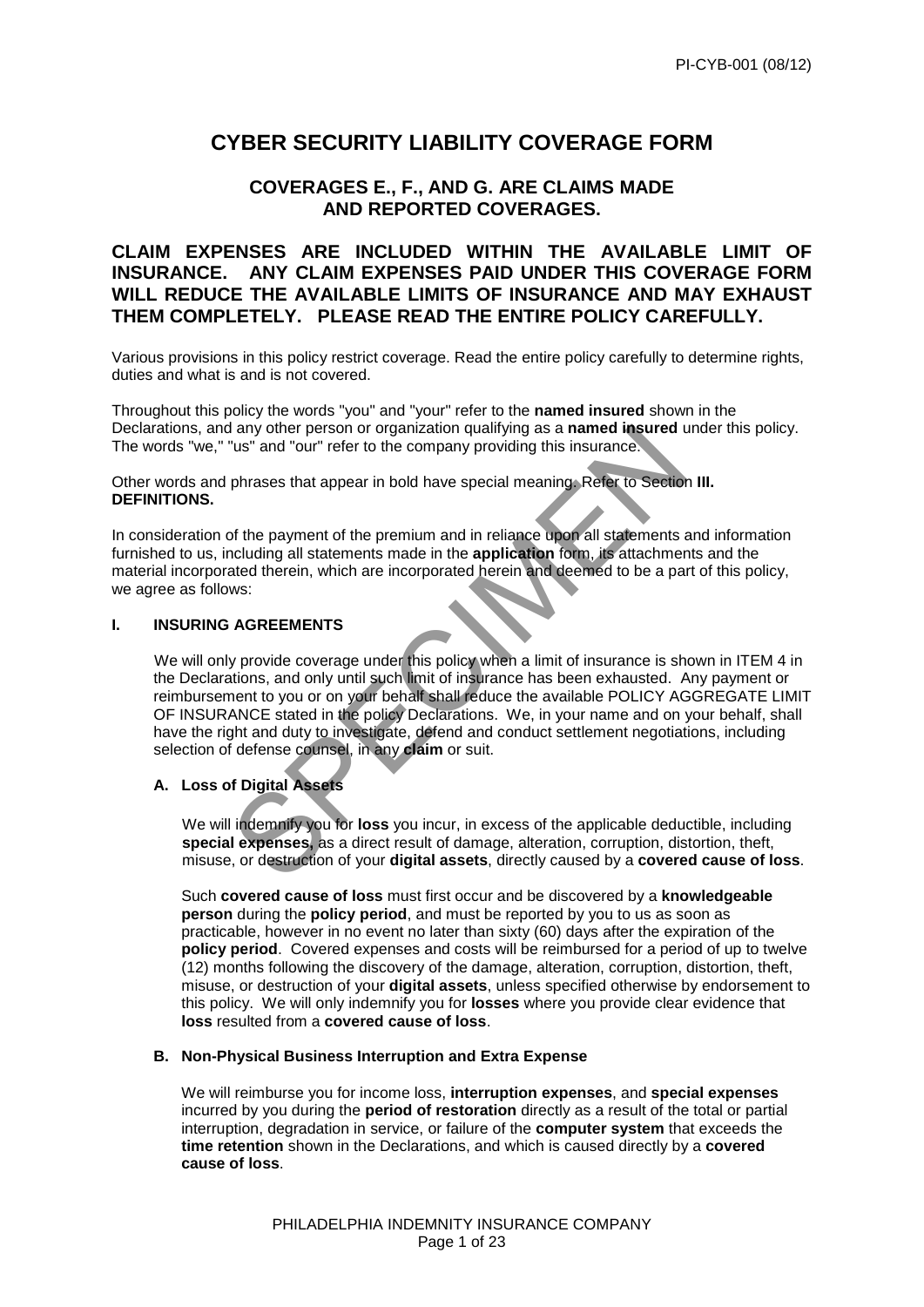A **covered cause of loss** under this section must first occur and be discovered by a **knowledgeable person** during the **policy period**, and reported by you to us no later than sixty (60) days after the expiration of the **policy period**.

#### **C. Cyber Extortion Threat**

We will reimburse you for the **extortion expenses** and **extortion monies,** in excess of the applicable deductible shown in the Declarations, paid by you and resulting directly from any **credible threat** or series of **credible threats** that include a demand for **extortion monies** that first occurs during the **policy period**.

 **Extortion expenses** and **extortion monies** shall not be paid without prior consultation with us and with our express written **consent**. You must make every reasonable effort to notify the local law enforcement authorities; and notify the Federal Bureau of Investigation or similar equivalent foreign agency, before surrendering any **extortion monies** in response to an extortion demand.

#### **D. Security Event Costs**

 We will reimburse you for **security event costs** and **special expenses,** in excess of the applicable deductible shown in the Declarations, up to the Limit of Liability for Insuring Agreement **D.** shown in the Declarations, when you incur **security event costs** or **special expenses** during the **period of recovery** from a **security breach, privacy breach**, or breach of **privacy regulations** that first occurs and is reported to us during the **policy period** and such costs directly result from either:

- **1.** Complying with any statute, rule or regulation or from a judgment or settlement to which we have consented in writing, consent decree, or other legal obligation, to notify the affected individuals of such **security breach**; or
- **2.** Minimizing harm to your brand or reputation from an **adverse media report**.

If reimburse you for security event costs and special expenses, in experiencies<br>the deductible shown in the Declarations, up to the Limit of Lebility for the<br>ment D. shown in the Declarations, when you incursed the Unit of Such **security event costs** shall include **claim expenses**, subject to our express written consent, as a result of a civil requiatory action, including a regulatory compensatory award, civil penalty or fine, to the extent insurable by law, when imposed by a state, federal or governmental regulatory body against you. **Security event costs** shall also include amounts which you are legally obligated to deposit in a fund as equitable relief for the payment of consumer claims due to an adverse judgment or settlement of a regulatory proceeding (including such amounts required to be paid into a "Consumer Redress Fund"); but shall not include payments to charitable organizations or disposition of such funds other than for payment of consumer claims for losses caused by an event covered under Insuring Agreements E. or F. of this policy. You must report such costs no later than sixty (60) days after the expiration of the **policy period**.

All **security event costs** and **special expenses** incurred solely to minimize harm to your brand or reputation from a **newsworthy event** require our prior written consent; such consent shall not be unreasonably withheld. We will not make any payment under Insuring Agreement **D.** unless the **security breach, privacy breach**, or breach of **privacy regulations** first occurs within the **policy period** and after the **retroactive date** stated in the Declarations; is discovered by a **knowledgeable person** within the **policy period** and is reported to us within sixty days (60) after the end of the **policy period**.

Coverage under this paragraph is limited to the aggregate limit of insurance shown in the Declarations as applying to Insuring Agreement **D.** In no event will we provide coverage for such costs where they are recoverable under Insuring Agreement **B.**

#### **E. Network Security And Privacy Liability Coverage**

We shall pay on your behalf those amounts, in excess of the applicable deductible shown in the Declarations, which you are legally obligated to pay as **damages** and **claim expenses**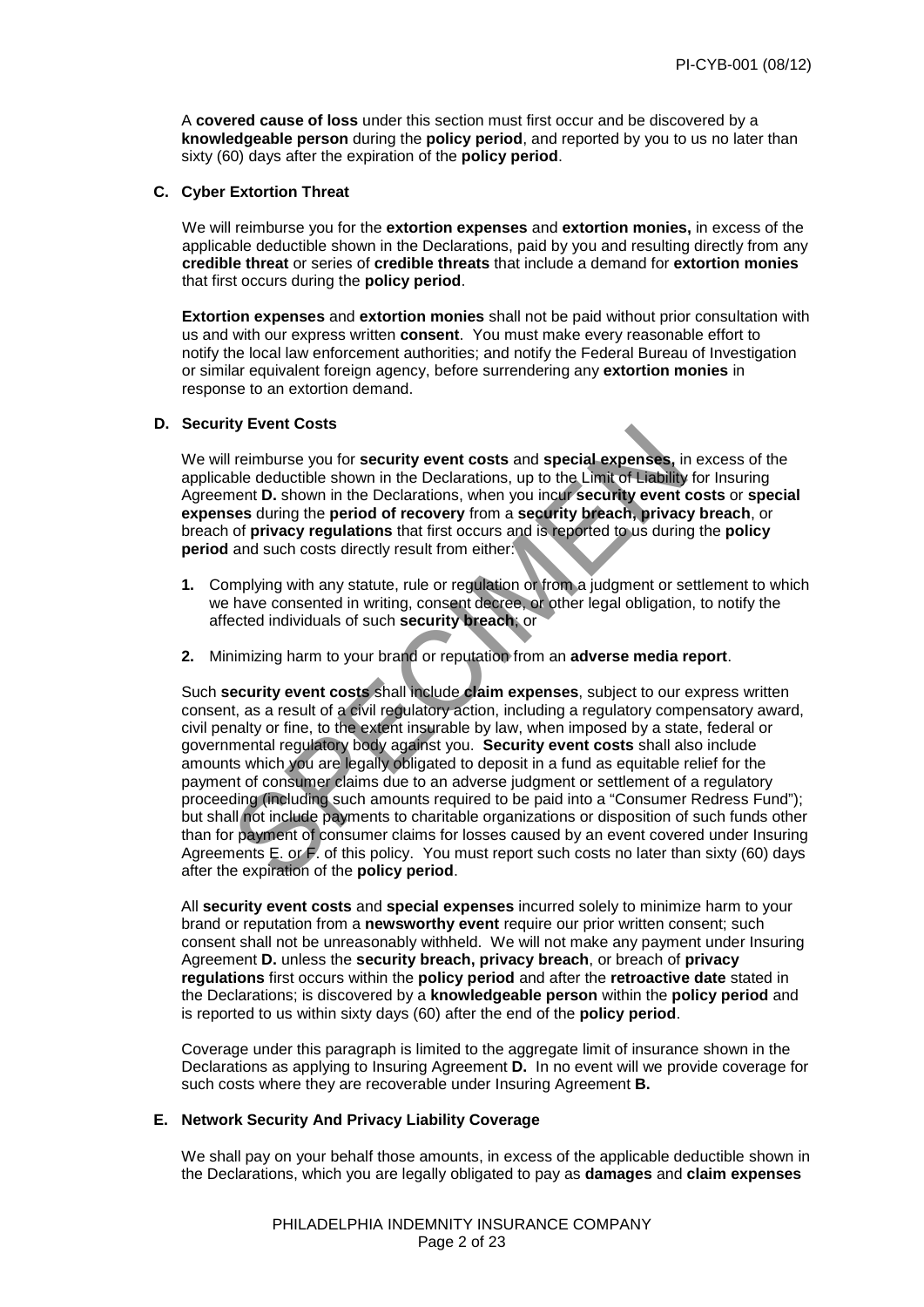arising from your acts, errors or omissions, or from acts, errors or omissions of others for whom you are legally responsible, including outsourcers or vendors, provided such acts, errors or omissions result in or follow a **security breach** or **privacy breach** and occur on or after the **retroactive date** set forth in the Declarations and before the end of the **policy period**.

 **Damages** and **claim expenses** must arise from a **claim(s)** first made against you during the **policy period** and reported to us in writing within sixty days (60) after the end of the **policy period** or within the Supplemental Extended Reporting Period, if purchased.

#### **F. Employee Privacy Liability Coverage**

We shall pay on your behalf those amounts, in excess of the applicable deductible shown in the Declarations, which you are legally obligated to pay as **damages** and **claim expenses** arising out of a **privacy breach** or the breach of **privacy regulations** by you or by others for whom you are legally responsible, including outsourcers and vendors, that results in damage to any **employee** or **employees** of yours provided the breach occurs on or after the **retroactive date** set forth in the Declarations and before the end of the **policy period**. **Damages** and **claim expenses** must arise from a **claim(s)** first made against you during the **policy period** and reported to us within sixty days (60) after the end of the **policy period** or within the Supplemental Extended Reporting Period, if purchased.

#### **G. Electronic Media Liability Coverage**

because set contribute because and because the end of the positive data the product and claim expenses must arise from a claim(s) first made against<br>licy period and reported to us within sixty days (60) after the end of th We shall pay on your behalf all sums, in excess of the applicable deductible shown in the Declarations, which you are legally obligated to pay as **damages** and **claim expenses** as a result of any **claim** first made against you during the **policy period** and reported in writing to us within sixty days (60) after the end of the **policy period** for an **electronic media peril**  provided that such **electronic media peril** occurs on or after the **retroactive date** set forth in the Declarations and before the end of the **policy period**, or within the Supplemental Extended Reporting Period, if purchased; for any **electronic media peril** that first occurred on or after the **retroactive date**.

### **H. Cyber Terrorism Coverage**

We will reimburse you for income loss, **interruption expenses** and **special expenses** in excess of the applicable deductible shown in the Declarations, incurred by you during the **period of restoration** directly as a result of total or partial interruption, degradation in service, or failure of the **computer system** that exceeds the **time retention** and which is directly caused by an **act of terrorism.** Such **act of terrorism** must be discovered by a **knowledgeable person** during the **policy period** and reported to us within sixty (60) days after the end of the **policy period**.

### **II. COVERED CAUSES OF LOSS**

#### **A. Accidental Damage or Destruction**

- **1.** Accidental physical damage or destruction of **electronic media**, so that stored **digital assets** are no longer machine-readable;
- **2.** Failure in power supply or under/over voltage, only if such power supply is under your direct operational control. Direct operational control includes back-up generators; or
- **3.** Electrostatic build-up and static electricity.

#### **B. Administrative or Operational Mistakes**

An accidental, unintentional, or negligent act, mistake, error or omission in:

 **1.** The entry or modification of your **electronic data**;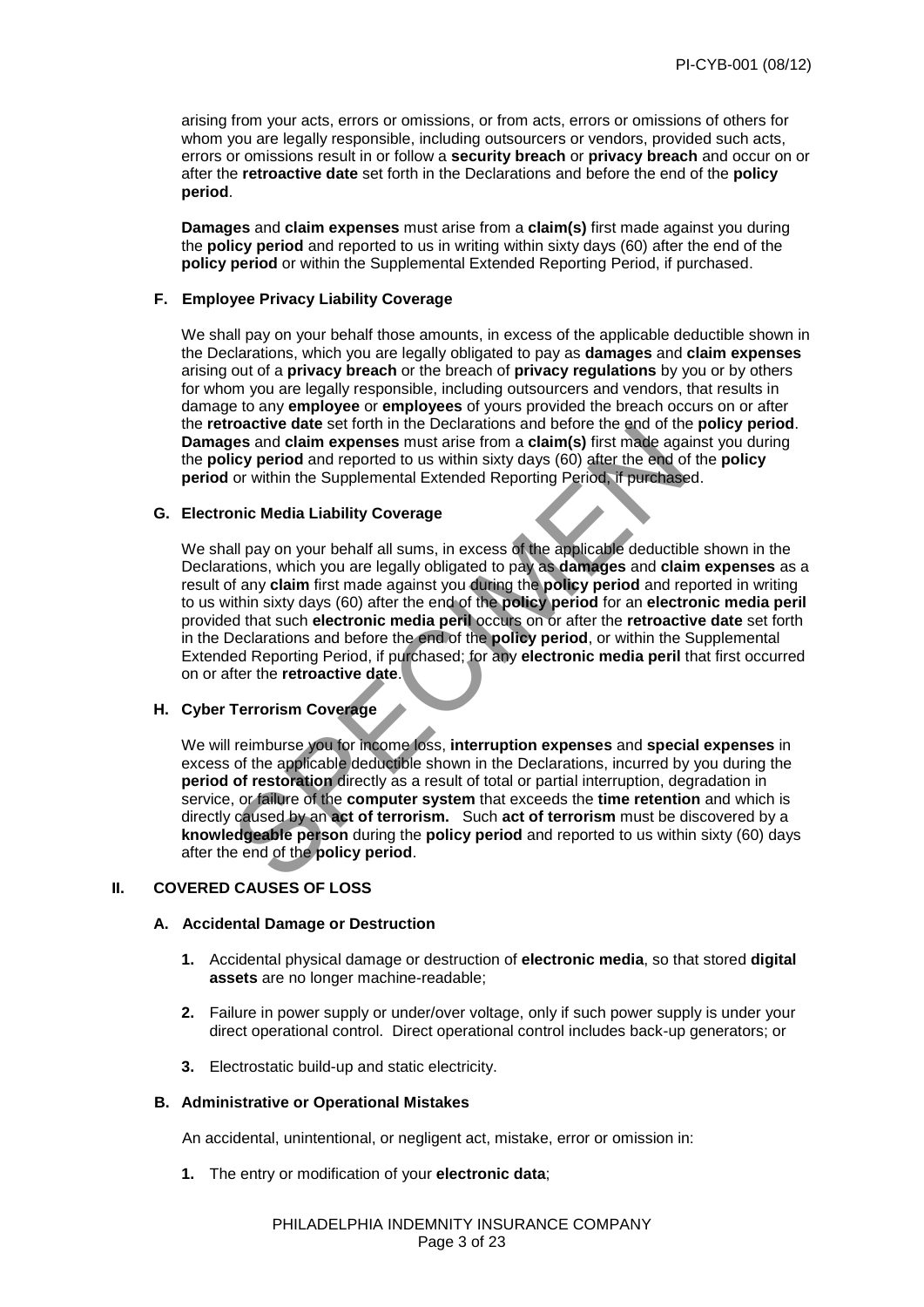- **2.** The creation, handling, development, modification, or maintenance of your **digital assets**; or
- **3.** On-going **computer system** operation or maintenance,

#### by your **employee** or a **BPO service provider** or **outsourced IT service provider**.

Administrative or operational mistakes shall not include normal wear and tear or degradation of your **computer system** or any **computer system** for which you are legally liable, due to normal use.

#### **C. Computer Crime and Computer Attacks**

An act, mistake, negligent error or omission in the operation of your **computer system** or handling of your **digital assets** by your **employee**, or by a **BPO service provider** or **outsourced IT service provider**, that fails to prevent or hinder any of the following attacks which was intended to maliciously cause harm to your **computer system**:

- **1. Denial of service**;
- **2. Malicious code**;
- **3. Unauthorized access**; or
- **4. Unauthorized use.**

#### **III. DEFINITIONS**

The following definitions shall apply equally to the singular and plural forms of the respective words:

- was intended to manutously cause harm to your computer system.<br>
Inial of service;<br>
Ilicious code;<br>
Ilicious code;<br>
Ilicious code;<br>
Ilicious code;<br>
Ilicious code;<br>
Ilicious shall apply equally to the singular and plural for **A. Act of terrorism** means an act, including but not limited to the use of force or violence and/or the threat thereof, of any person or group(s) of persons, whether acting alone or on behalf of, or in connection with any organization(s) or government(s), committed for political, religious, ideological, or similar purposes including the intention to influence any government and/or put the public, or any section of the public, in fear.
- **B.** Adverse media report means a broadcast or publication to the general public of a **newsworthy event**.
- **C. Application** means all applications, including any attachments thereto, and all other information and materials submitted by or on your behalf to us, in connection with the underwriting of this policy. All such applications, attachments, information and materials are deemed attached to and incorporated into this policy.
- **D. Bodily injury** means physical injury, sickness, disease, disability, mental anguish, mental injury or emotional distress caused by a person, including death resulting therefrom at any time.
- **E. BPO service provider** means any third party independent contractor that provides business process outsourcing services for your benefit under a written contract with you, including but not limited to, call center services, fulfillment services, and logistical support.
- **F. Claim** means a written demand received by you for monetary or non-monetary **damages**, or the service of a suit or institution of arbitration proceedings arising from your acts, errors or omissions or from acts, errors or omissions of others for whom you are legally responsible, including outsourcers or vendors. **Claim** shall also include any request to toll the statute of limitations relating to a potential **claim** involving an alleged act, error, or omission.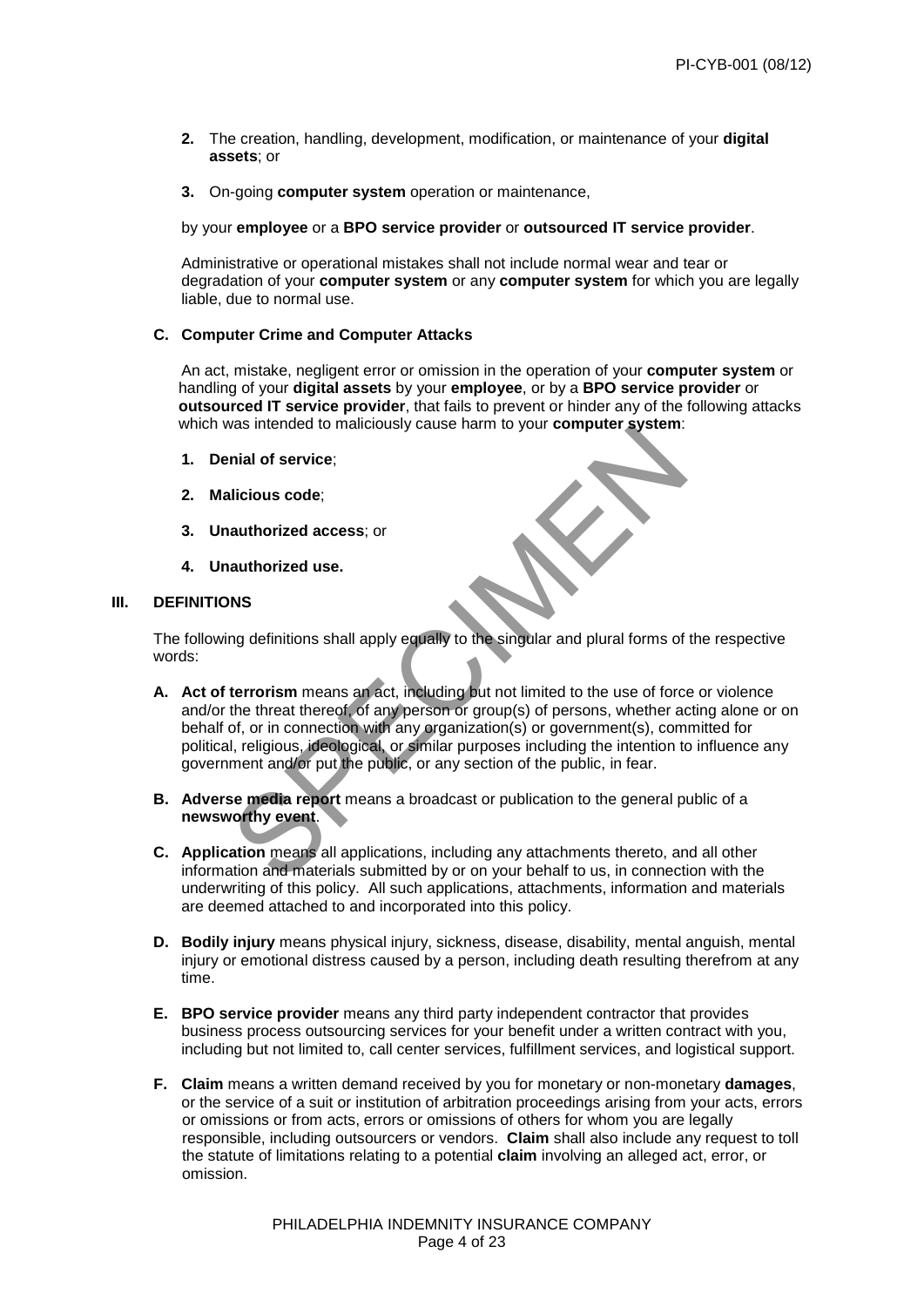#### **G. Claim expenses** mean:

- **1.** Reasonable and necessary fees charged by an attorney whom we pre-approve in writing;
- **2.** All other legal costs and expenses resulting from the investigation, adjustment, defense and appeal of a **claim**, suit, or proceeding arising in connection therewith, or circumstance which might lead to a **claim**, if incurred by us, or by you with our prior written consent, such consent not to be unreasonably withheld. However **claim expenses** do not include your overhead expenses or any salaries, wages, fees, or benefits of your **employees** for any time spent in cooperating in the defense and investigation of any **claim** or circumstance that might lead to a **claim** notified under this policy; or
- **3.** Appeal bonds for covered judgments or bonds to release property used to secure a legal obligation, if required in any **claim** against you; provided we shall have no obligation to appeal or to obtain bonds.
- **H. Coinsurance percentage** means the percentage of contribution that you will retain of covered **losses** or expenses.
- **I. Computer hardware** means the physical components of any **computer system** including CPU's, memory storage devices, storage media, and input/output devices and other peripheral devices and components including but not limited to cable, connectors, fiber optics, networking equipment, **electronic data** storage devices, input and output devices, backup facilities, wire, power supply units, keyboards, display monitors and audio speakers.
- **J. Computer program(s)** means an organized set of instructions that, when executed, causes a computer to behave in a predetermined manner. **Computer program(s)** include but are not limited to communications, networking, operating system, internet hosting applications, data processing and related **computer programs** used to create, maintain, modify, process, retrieve, store, and/or transmit **electronic data**.
- inglation to appear on to obtain bonds.<br> **urance percentage** means the percentage of contribution that you will red losses or expenses.<br>
tuter hardware means the physical components of any computer system memory storage de K. Computer system means an electronic, wireless, web or similar systems (including all **computer hardware**, **computer programs** and **electronic data**) used to process data or information in an analog, digital, electronic or wireless format, including but not limited to, associated input and output devices, data storage devices, networking equipment, wired or wireless peripherals, electronic backup facilities, and media libraries, that is owned or leased, operated and controlled by you or operated by an independent contractor authorized to provide **BPO services** or **outsourced IT services** for you.
- **L. Continuity date** means those dates as set forth as such in ITEM 6 in the Declarations.
- **M. Corporate Information breach** means public disclosure of an organization's non-public information that:
	- (a) is in your care, custody or control; and
	- (b) was provided to you under a written confidentiality/non-disclosure agreement.
- **N. Covered cause of loss** means the types of perils covered by this policy, as defined in Section **II.** above.
- **O. Credible threat** means a threat to:
	- **1.** Release, divulge, disseminate, destroy or use your **digital assets** acquired by **unauthorized access** or **unauthorized use** of your **computer system**;
	- **2.** Introduce **malicious code** into your **computer system**;
	- **3.** Corrupt, damage or destroy your **computer system**;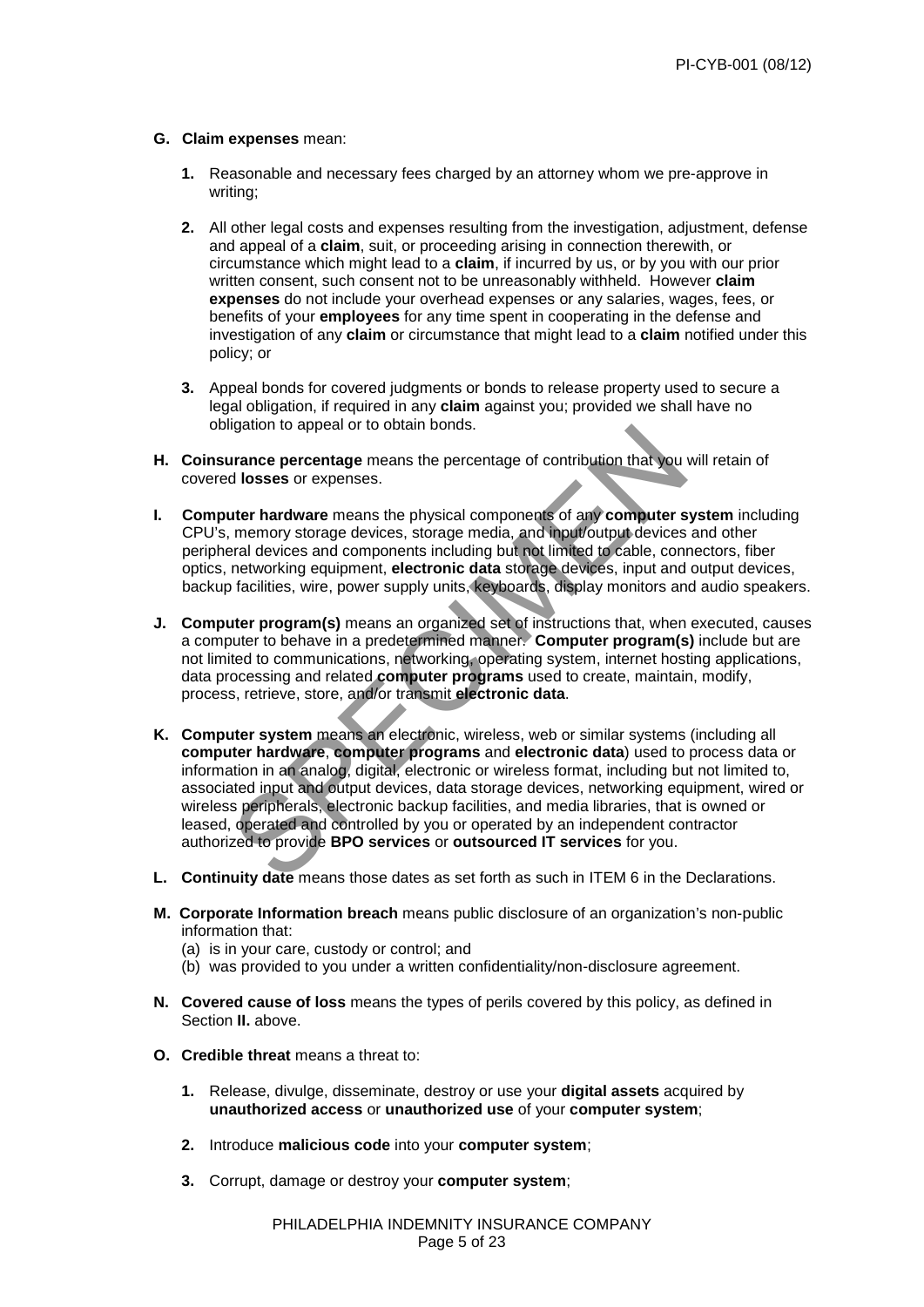- **4.** Electronically communicate with your customers and falsely claim to be you or to be acting under your direction in order to falsely obtain personal confidential information of your customers (also known as "pharming," "phishing," or other types of false communications); or
- **5.** Restrict or hinder access to your **computer system**, including the threat of a criminal or malicious **denial of service**.
- **P. Credit protection services** means free credit report, identity theft protection services, credit monitoring services, credit freezes or fraud alerts for the affected individuals as appropriate. **Credit protection services** must be reasonable and necessary costs which you incur subject to our prior written consent, such consent not to be unreasonably withheld. With respect to credit monitoring services or identity theft protection services, we will reimburse only for twelve (12) months of such costs for each affected individual beginning on the date of your discovery of such **security breach** or **privacy breach**, unless there is a rule, regulation, agreement or statute requiring otherwise.
- mer notification expenses means reasonable and necessary legal expenses, and related advertising expenses you incur and to which we in writing in order to comply with state or federal privacy registantion mener notificatio **Q. Customer notification expenses** means reasonable and necessary legal expenses, postage expenses, and related advertising expenses you incur and to which we preapprove in writing in order to comply with state or federal privacy legislation mandating customer notification in the event of the actual or suspected **unauthorized access** by a third party to non-public personal financial or medical information of an individual person. **Customer notification expenses** do not include **public relations expenses** or other consultant or vendor services.
- **R. Damages** means a monetary judgment, award, or settlement, including punitive damages or exemplary damages where insurable by law, as determined by the applicable law that most favors coverage for such **damages**, but does not include the multiple part of any multiplied damage award, fines, taxes, sanctions or statutory penalties, including those based upon legal fees whether imposed by law, court or otherwise.

The definition of **damages** shall not include or mean:

- **1.** Your future profits, restitution, or disgorgement of profits or lost income; or the cost to comply with orders granting injunctive relief, including specific performance, or any agreement to provide such relief;
- **2.** Return, reduction, loss, restitution or offset of fees, charges, royalties, lost profits or commissions for goods or services already provided or contracted to be provided;
- **3.** Liquidated damages pursuant to a contractual provision, fines or penalties;
- **4.** Any amount which you are not financially or legally obligated to pay;
- **5.** Matters that may be deemed uninsurable under the law pursuant to which this policy may be construed;
- **6.** Costs to comply with injunctive, non-monetary or declaratory relief orders; including specific performance or any agreement to provide such relief;
- **7.** Costs incurred to convert, re-perform or complete any work; or
- **8.** Discounts, coupons, refunds or other incentives offered to your customers or clients.
- **S. Denial of service** means unauthorized or unexpected interference or malicious attack by any person(s) or entity(ies) that restricts or prevents access to a **computer system** by persons or entities authorized to gain access to the **computer system** or **digital assets**.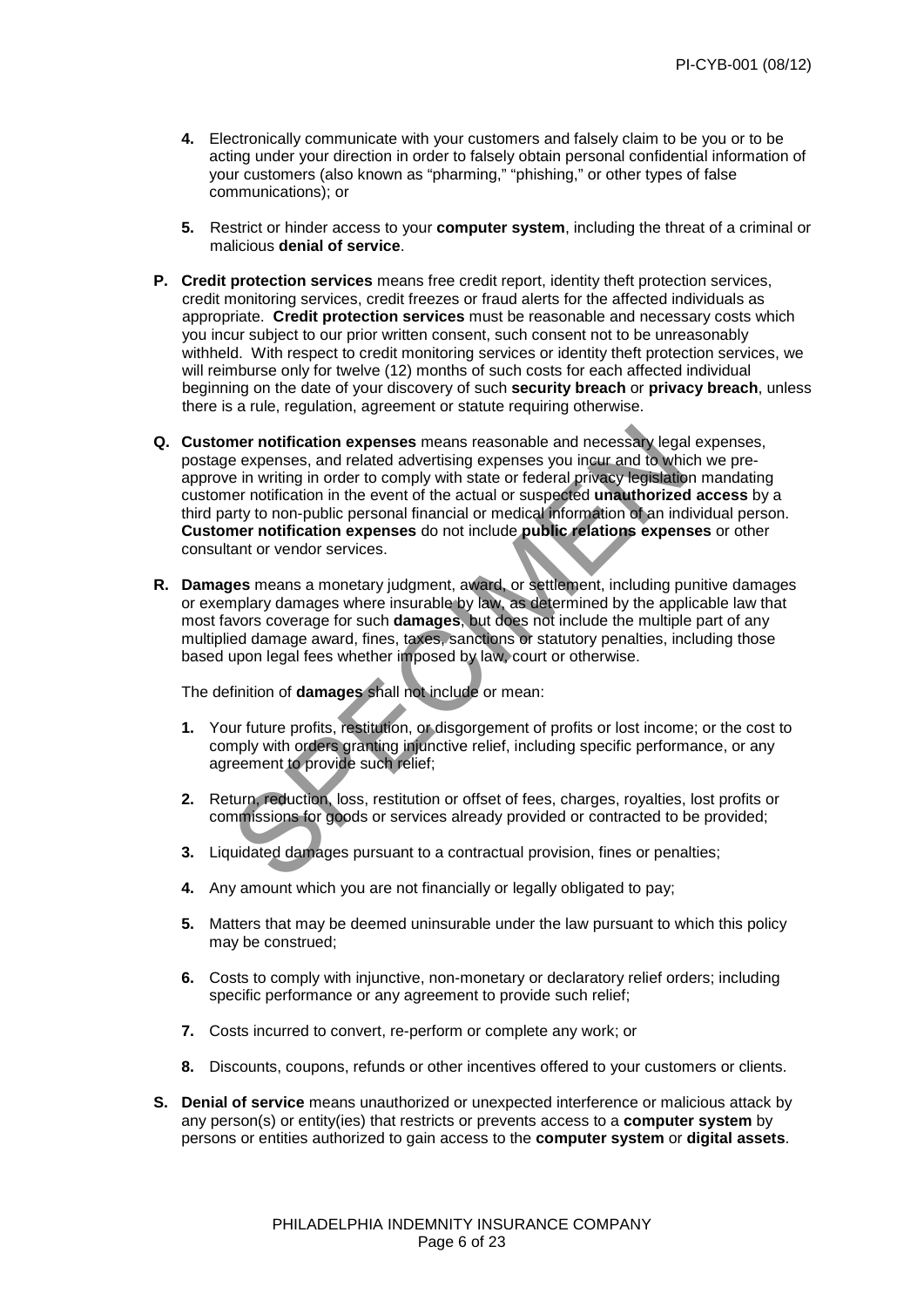- **T. Digital assets** mean **electronic data** and **computer programs** that exist in a **computer system. Digital assets** do not include **computer hardware.**
- **U. Electronic data** means machine-readable information that exists in a **computer system**, including but not limited to your business information and customer information, other than **computer programs.**
- **V. Electronic media** means floppy disks, CD ROM's, hard drives, magnetic tapes, magnetic discs, or any other media on which **electronic data** is recorded or stored.
- **W. Electronic media peril** means the display by you of **electronic data** on your internet or intranet site that directly results in any of the following:
	- **1.** Defamation, libel, slander, product disparagement or trade libel;
	- **2.** Invasion of an individual's right of privacy or publicity, including false light, intrusion upon seclusion, commercial misappropriation of likeness, and public disclosure of private facts;
	- **3.** Plagiarism or misappropriation of ideas under an implied contract;
	- **4.** Infringement, misappropriation or violation of any copyright, trademark, trade name, trade dress, title, slogan, service mark or service name; or
	- **5.** Domain name infringement or improper deep-linking or framing.

**Electronic media peril** does not mean infringement, misappropriation or violation of any patent.

- vale lacts,<br>ringement, misappropriation of ideas under an implied contract;<br>ringement, misappropriation or violation of any copyright, trademark, tra<br>de dress, title, slogan, service mark or service name; or<br>main name infr **X. Employee(s)** means any individual in your service, including any part-time, seasonal, and temporary **employee**, who is compensated by salary, wages, fees or commissions and whom you have the right to direct and control, but excluding any of your partners or directors. **Employee(s)** also include leased workers and independent contractors while acting on your behalf for which you are legally responsible to indemnify. **Employee(s)** also includes volunteers and un-paid interns in your service while performing duties equivalent to those of an employee, who have signed your **privacy policy**.
- **Y. Extortion expenses** means all reasonable and necessary expenses you **directly** incur with our prior written consent, such consent not to be unreasonably withheld, as a result of a **loss** under Insuring Agreement **C.**, other than **extortion monies**.
- **Z. Extortion monies** means any funds or property you will pay, with our prior written consent, such consent shall not be unreasonably withheld, to a person or persons reasonably believed to be responsible for the extortion threat insured under Insuring Agreement **C.** for the purpose of terminating that threat and all residual effects.
- **AA. Insured** means the **named insured**, any **insured organization** or any director or officer thereof.
- **BB. Insured organization** means the **named insured** and any **subsidiaries** of the **named insured** as disclosed on your **application** for this insurance.
- **CC. Interruption expenses** mean those expenses incurred to:
	- **1.** Avoid or minimize the suspension of business as a result of the total or partial interruption, degradation in service, or failure of the **computer system** caused directly by a **covered cause of loss** that you would not have incurred had no **loss** occurred including, but not limited to, the use of rented/leased external equipment, substitution of other work or production procedures, use of third party services; or additional staff expenditures or labor costs. The amount of such **interruption expenses** recoverable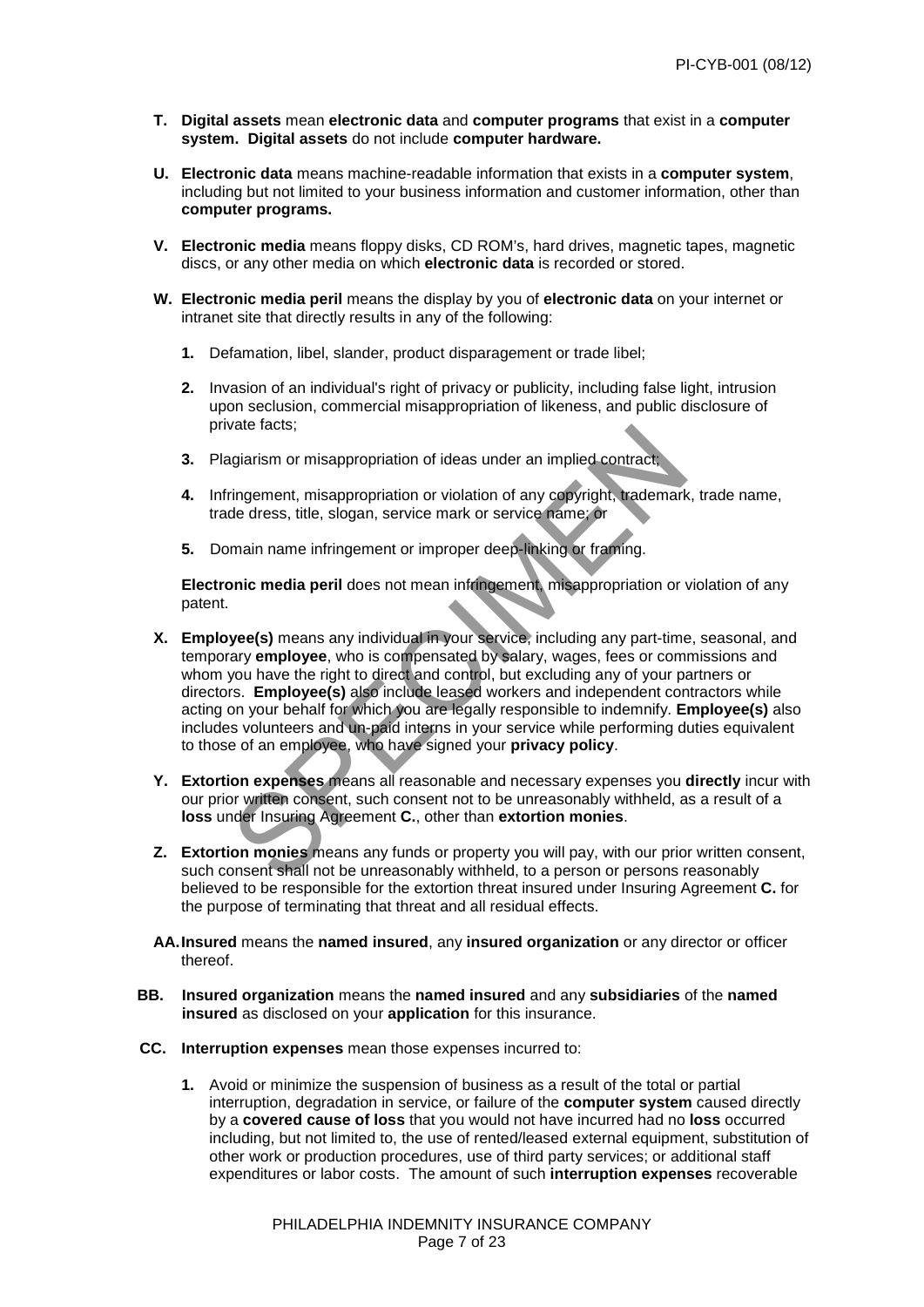under this Subparagraph **1.** shall in no case exceed the amount by which the covered income loss is reduced by such incurred expenses; and

 **2.** Minimize or avoid a **covered cause of loss** and continue your business.

**Interruption expenses** do not include **special expenses**.

- **DD. Knowledgeable person** means your President, Executive Director, Chairman, Chief Information Officer, Chief Technology Officer, Chief Security Officer, Risk Manager, General Counsel or his/her functional equivalent.
- **EE. Loss** means expenses, costs and **special expenses** you incur as a direct result of a **covered cause of loss**. Loss shall not mean and we shall have no duty to reimburse you for:
	- **1.** Restoring or updating **digital assets** to a level beyond that which existed prior to the **covered cause of loss** or replacing them with **digital assets** to a level beyond that which existed prior to the **covered cause of loss**;
	- **2.** Physical damage to the **computer hardware** or data center, other than that covered under Section **II. A.**
	- **3.** Contractual penalties, liquidated or consequential damages, except those penalties or damages that the **insured** would be liable for in the absence of a contract or agreement;
	- Were clause of uses of replacing them will update assets, to a level be<br>ich existed prior to the **covered cause of loss**;<br>tysical damage to the **computer hardware** or data center, other than the<br>der Section II. A.<br>mtractua  **4.** Economic or market value of **digital assets**, unless specifically endorsed as an agreed value to this policy. Based upon an evaluation of the information you provided with the **application**, we may agree by endorsement to reimburse you based upon an agreed value amount for defined categories or specific **digital assets**;
	- **5.** Costs or expenses incurred to repair, restore, remediate, replace, reprogram, redesign, reconfigure, maintain, identify, patch, remove, or eradicate software program errors or **computer system** vulnerabilities; or to restore the **computer system** to a level of functionality beyond that which existed prior to the **covered cause of loss**; or
	- **6.** Any **losses** paid under Insuring Agreement **B.**

**Loss** under Insuring Agreement **B.** shall not mean, and we shall have no duty to reimburse you for:

- **a.** Any loss arising out of a natural peril, including but not limited to fire, wind, water, flood, subsidence, or earthquake, that results in physical damage to **computer hardware** and/or the data center;
- **b.** Any loss expense arising out of updating or replacing **digital assets** to a level beyond that which existed prior to the **covered cause of loss**;
- **c.** Any liability to third parties for whatever reason, including legal costs and expenses of any type;
- **d.** Fines or penalties imposed by law;
- **e.** Costs or expenses incurred to identify, patch, or remediate software program errors or **computer system** vulnerabilities;
- **f.** Loss of goodwill and reputational harm; or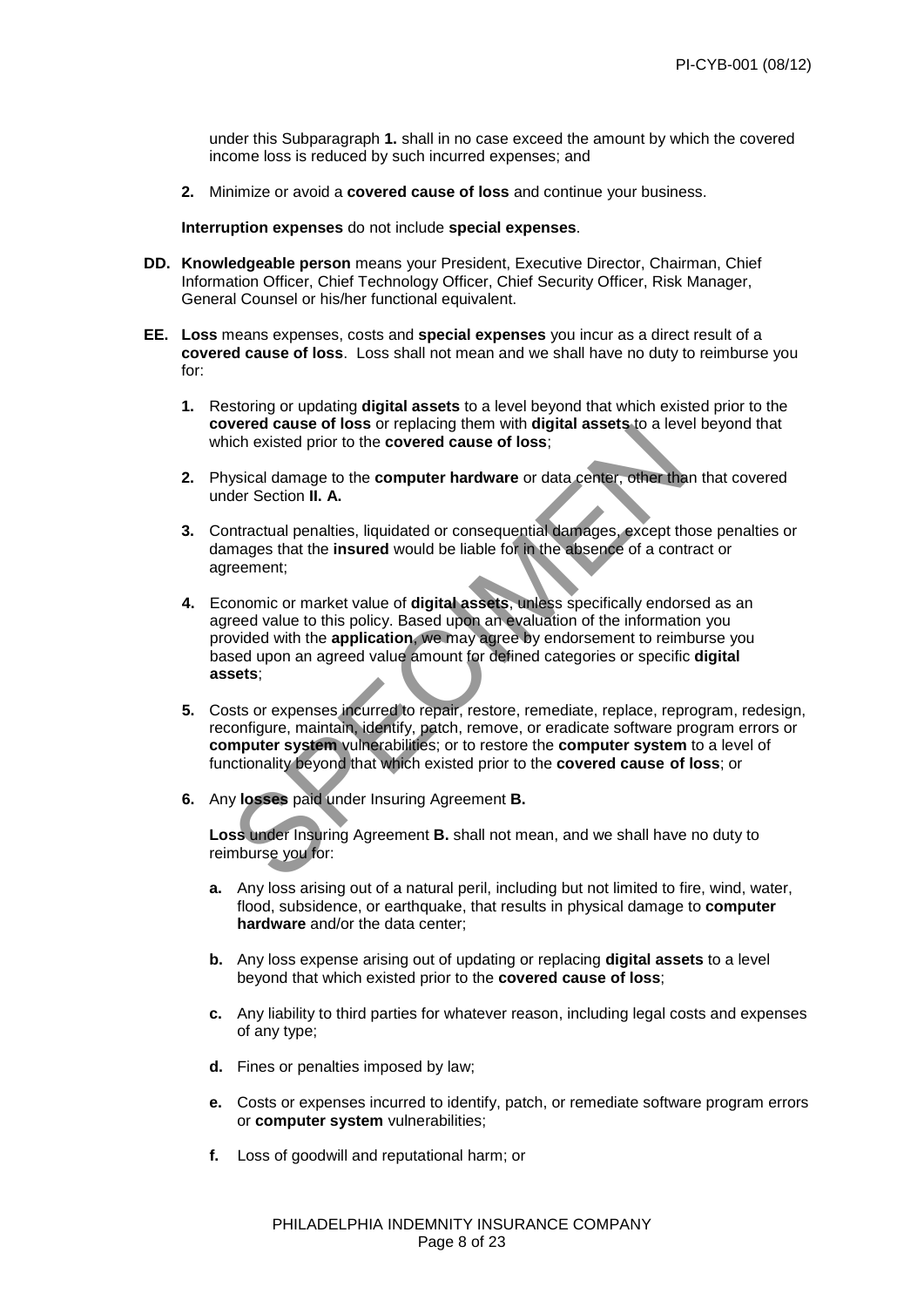- **g.** Costs or expenses incurred to repair, restore, remediate, replace, reprogram, redesign, reconfigure, maintain, identify, patch, remove or eradicate software program errors, or to restore the **computer system** to a level of functionality beyond that which existed prior to the **covered cause of loss**.
- **FF. Malicious code** means unauthorized and corrupting or harmful computer code, including but not limited to computer viruses, spy ware, Trojan horses, worms, logic bombs, and mutations of any of the preceding.
- **GG. Named insured** means the individual, partnership, entity or corporation designated as such in ITEM 2 in the Declarations.
- **HH. Newsworthy event** means an event that has been caused by an actual or potential **privacy breach**, **security breach**, or violation of **privacy regulations**, and such actual or potential **privacy breach**, **security breach**, or violation of **privacy regulations** has been, or is reasonably believed to be, publicized to the general public through a media channel, such as television, print media, radio or electronic networks, the internet and/or electronic mail.
- and IT service provider means a third party independent contractor<br>attion technology services for your benefit under a written contract with y<br>irred services include but are not limited to hosting, security managemen,<br>and  **II. Outsourced IT service provider** means a third party independent contractor that provides information technology services for your benefit under a written contract with you. Outsourced services include but are not limited to hosting, security management, colocation, and data storage. **Outsourced IT service provider** shall also mean a sub contractor or sub-vendor, added by endorsement to this policy.
- **JJ. Period of recovery** and **period of restoration** mean the period of time that:
	- **1.** Begins after the time of interruption, degradation or failure of the **computer system**; and
	- **2.** Ends on the earlier of:
		- **a.** The date when the **computer system** is restored or could have been repaired or restored with reasonable speed to the same condition, functionality and level of service that existed prior to the **loss** plus no more than thirty (30) consecutive days after the restoration of the **computer system** to allow for restoration of the business; or
		- **b.** With respect to Insuring Agreements B and H**,** One hundred and twenty (120) consecutive days after you provide notice of **loss**. With respect to Insuring Agreement D, Three hundred and sixty-five (365) consecutive days after you provide notice of **loss.**

The expiration date of this policy will not cut short the **period of recovery** or the **period of restoration**.

- **KK. Personally identifiable information** means any individual's name in combination with any one or more of the following, whether in electronic or paper format:
	- **1.** Social security number;
	- **2.** Driver's license number or any other state identification number;
	- **3.** Non-public medical or healthcare data including protected health information;
	- **4.** Any account number, or credit or debit card number in combination with any required password, access or other security code that would permit access to the financial account; or
	- **5.** Non-public personal information as defined in any **privacy regulation**.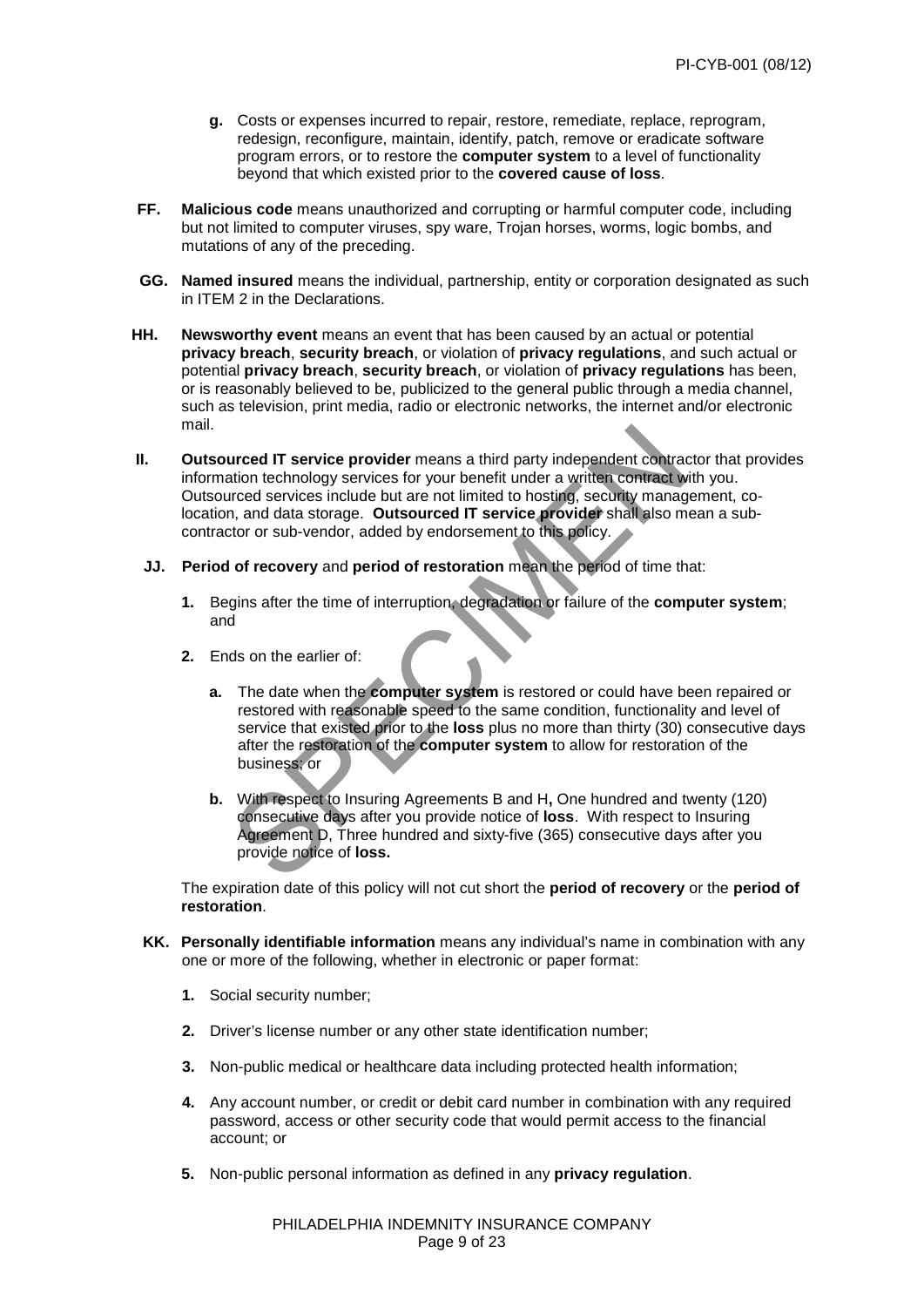Personally identifiable information will also mean any animal's name in combination with other veterinary records or details of services that is deemed confidential information according to the state of domicile.

- **LL. Policy aggregate limit** means the Policy Aggregate Limit of Insurance for this policy set forth in ITEM 4 in the Declarations.
- **MM. Policy period** means the period of time from the effective date to the expiration date specified in ITEM 1 in the Declarations, or any earlier cancellation date.
- **NN. Pollutants** mean any solid, liquid, gaseous or thermal irritant or contaminant, including smoke, vapor, soot, fumes, acids, alkalis, chemicals and waste. Waste includes materials to be recycled, reconditioned or reclaimed.
- **OO. Privacy breach** means a common law or statutory breach of confidence or violation of any common law or statutory rights to privacy, including but not limited to breach of your  **privacy policy**, breach of a person's right of publicity, false light, intrusion upon a person's seclusion, or public disclosure of a person's or animal's private information. Privacy breach will also include a **corporate information breach**.
- **PP.** Privacy policy means your policies in written or electronic form that govern the collection, dissemination, confidentiality, integrity, accuracy or availability of **personally identifiable information** provided to your **employees** or third parties.
- **QQ. Privacy regulations** means the following statutes and regulations associated with the confidentiality, access, control and use of **personally identifiable information** including but not limited to:
- **y policy**, ureactivity appearing the publicity, has light the model on, or public disclosure of a person's or animal's private information. Provide a **corporate information breach**.<br> **y policy** means your policies in writ **1.** Health Insurance Portability and Accountability Act of 1996 (Public Law 104-191), known as HIPAA, including Title II that requires protection of confidentiality and security of electronic protected health information and the rules and regulations promulgated thereunder as they currently exist and as amended, including related state medical privacy laws as they currently exist and as amended;
	- **2.** Gramm-Leach-Bliley Act of 1999 (G-L-B), also known as the Financial Services Modernization Act of 1999, including sections concerning security protection and standards for customer records maintained by financial services companies, and the rules and regulations promulgated thereunder as they currently exist and as amended;
	- **3.** State Attorneys General and Federal Trade Commission enforcement actions regarding the security and privacy of consumer information;
	- **4.** Governmental privacy protection regulations or laws, such as California Database Protection Act of 2003 (previously called SB 1386), as they currently exist now or in the future, associated with the control and use of personal information, including but not limited to requirements to post privacy policies, adopt specific privacy controls, or inform customers of actual or suspected breaches of security that has or may impact their personal information;
	- **5.** Privacy provisions of consumer protection laws, such as the Federal Fair Credit Reporting Act (FCRA) and the California Consumer Credit Reporting Agencies Act (CCCRAA);
	- **6.** Children's Online Privacy Protection Act or similar laws as they exist now or in the future; and
	- **7.** EU Data Protection Act or other similar privacy laws worldwide as they exist now or in the future.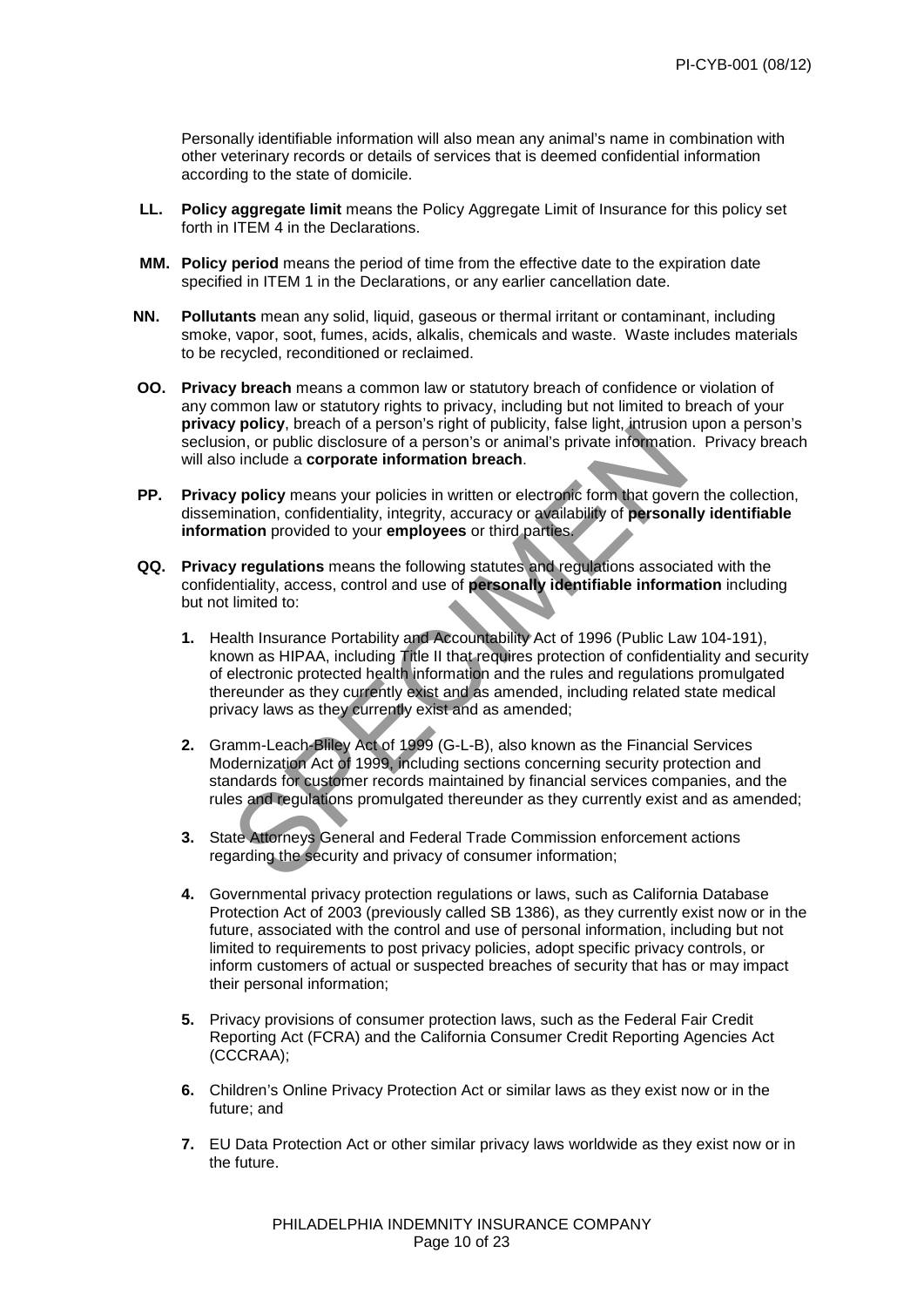- **8.** Any alleged violation of law regarding the confidentiality of animal records
- **RR. Professional service** means those acts or services requiring specialized knowledge, skill or professional judgment, which you render, or for which any person or entity renders on your behalf, to others pursuant to a written agreement and for a fee or other consideration.
- **SS. Property damage** means physical injury to tangible property, including all resulting loss of use of such property or loss of use of tangible property that is not physically injured.
- **TT. Proposal** means your signed **application** and any attachments to such **application**, submitted in connection with the underwriting of this policy, including an **application** submitted as a renewal or midterm for a newly acquired **subsidiary**.
- **UU. Public relations expenses**, other than **customer notification expenses**, means the reasonable and necessary expenses you incur to re-establish your reputation or public image that was damaged as a direct result of Section **II. C.** of the **covered causes of loss.**
- **VV. Retroactive date** means those dates as set forth as such in ITEM 6 in the Declarations.
- **WW. Security breach** means:
	- **1. Unauthorized access** of your **computer system** or **unauthorized use** of **computer systems** including **unauthorized access** or **unauthorized use** resulting from the theft of a password from your **computer system**;
	- **2.** A **denial of service** attack against your **computer systems**; or
	- **3.** Infection of your **computer systems** by **malicious code** or transmission of **malicious code** from your **computer systems**,

whether any of the foregoing is a specifically targeted attack or a generally distributed attack.

notive date means those dates as set forth as such in ITEM on the Decty breach means:<br>
starthorized access of your computer system or unauthorized use of<br>
stems including unauthorized access or unauthorized use resulting f A series of continuing **security breaches**, related or repeated **security breaches**, or multiple **security breaches** resulting from a failure(s) of computer security, shall be considered a single **security breach** and be deemed to have occurred at the time of the first such **security breach**.

- **XX. Security event costs** means all reasonable and necessary fees, costs, and outside expenses you incur with our prior written consent in connection with a **security breach,privacy breach** or breach of **privacy regulations**, as described below:
	- **1.** Notification costs and related expenses that you incur to comply with requirements of governmental statutes, rules or regulations, or which you incur as a result of a judgment, settlement, consent decree, or other legal obligation(including a regulatory fine or penalty where required by law), including the services of an outside legal firm to determine the applicability of and actions necessary to comply with governmental statutes, rules or regulations;
	- **2.** Computer forensic costs of outside experts retained to determine the scope, cause, or extent of any theft or unauthorized disclosure of information, but such expenses will not include your compensation, fees, benefits, or expenses or those of any of your **employees**;
	- **3. Credit protection services** for the affected individual.
	- **4. Customer notification expenses,** but only if an amount is shown in ITEM 4 in the Declarations for the Customer Notification Expenses Aggregate Sublimit or provided by endorsement to this policy; and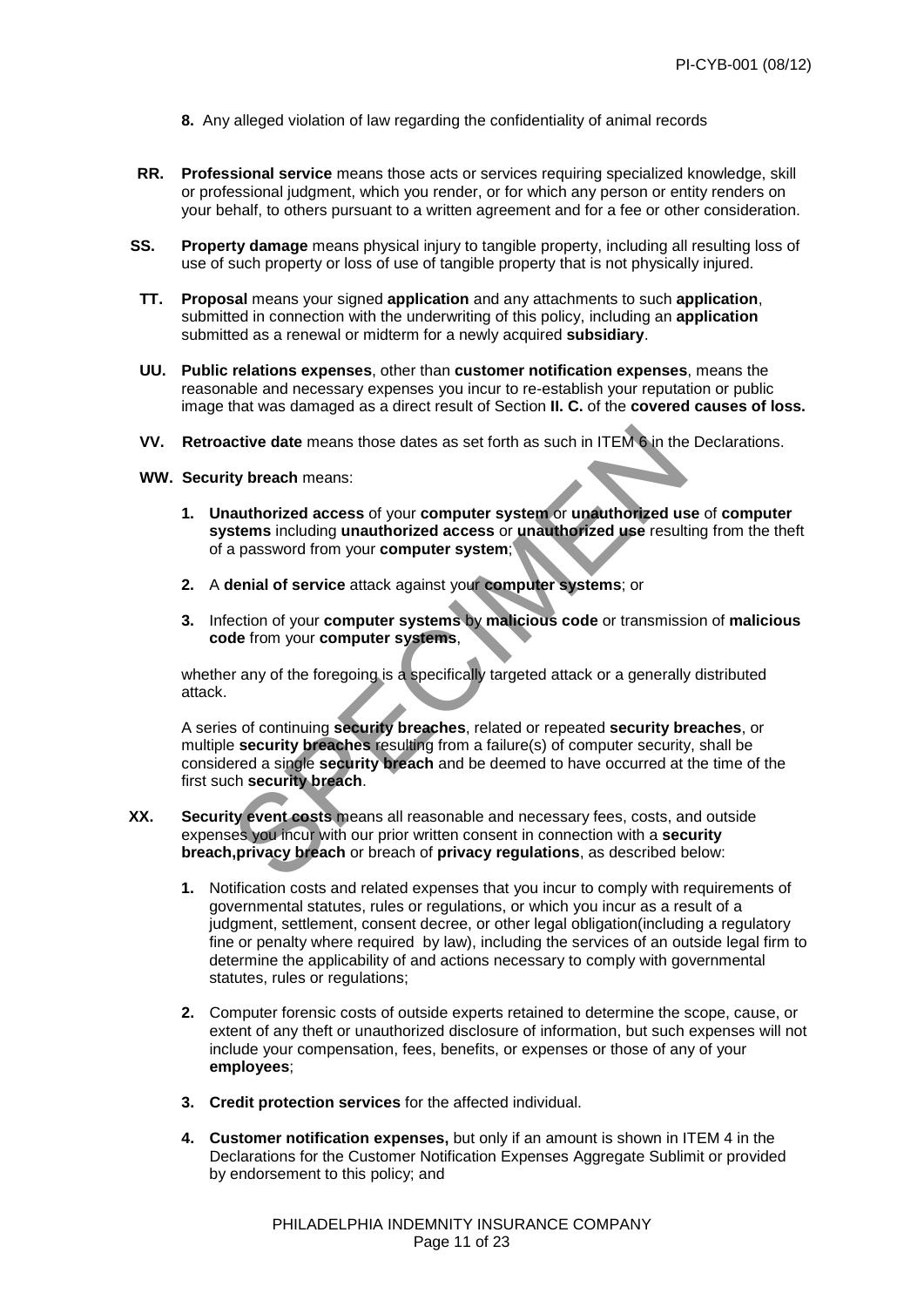- **5. Public relations expenses,** but only if an amount is shown in ITEM 4 in theDeclarations for Public Relations Expenses Aggregate Sublimit or provided by endorsement to this policy.
- **YY. Special expenses** shall not include **interruption expenses** and shall mean the reasonable and necessary costs in excess of the applicable deductible or co-insurance percentage you incur to:
	- **1.** Prevent, preserve, minimize, or mitigate any further damage to your **digital assets,** including the reasonable and necessary fees and expenses of specialists, outside consultants or forensic experts you retain;
	- **2.** Preserve critical evidence of any criminal or malicious wrongdoing;
	- **3.** Purchase replacement licenses for programs because the copy protection system and/or access control software was damaged or destroyed by a **covered cause of loss**;
- **ZZ. Subsidiary** means any entity of yours:
	- **1.** If you own it directly and such **subsidiary** is disclosed on the **application** for this insurance; or
	- **2.** If through one or more **subsidiaries**:
		- **a.** You own more than fifty percent (50%) of the issued or outstanding voting securities, provided the entity was so owned on the inception date of this policy and such **subsidiary** is disclosed on the **application** for this insurance ;
		- **b.** It becomes so owned after the inception date of this policy, provided the assets of the newly acquired entity do not exceed twenty-five percent (25%) of your assets as set forth in your most recent financial statement; or
- Solventy means any entity of yours:<br>
You own it directly and such subsidiary is disclosed on the application<br>
urance; or<br>
hrough one or more subsidiaries:<br>
You own more than fifty percent (50%) of the issued or outstanding **c.** It becomes so owned after the inception date of this policy, provided that if the assets of the newly acquired entity exceed twenty-five percent (25%) of your assets as set forth in your most recent audited financial statement, the provisions of Section **VII. J. 1.** must be fulfilled.
- **AAA. Time retention** means the time period set forth in ITEM 5. III. in the Declarations, stated in hours, that commences with the start of the interruption, degradation or failure of the **computer system** and that must transpire before we participate in payment of any covered **loss** under Insuring Agreement **B.**, or Insuring Agreement **H.**
- **BBB. Unauthorized access** means the gaining of access to a **computer system** by an unauthorized person or persons.
- **CCC. Unauthorized use** means the use of a **computer system** by an unauthorized person or persons or an authorized person in an unauthorized manner.

# **IV. EXCLUSIONS**

We will not be liable for expenses, costs, income loss, **interruption expenses**, **special expenses**, **extortion monies**, **extortion expenses** or other **losses** based on, alleging, arising out of or from, or attributable, directly or indirectly, to:

**A.** Any failure, outages, or disruption of power, utility services, satellites, or telecommunications external services not under your direct operational control, including but not limited to electrical disturbances, surge, brownout, or blackout;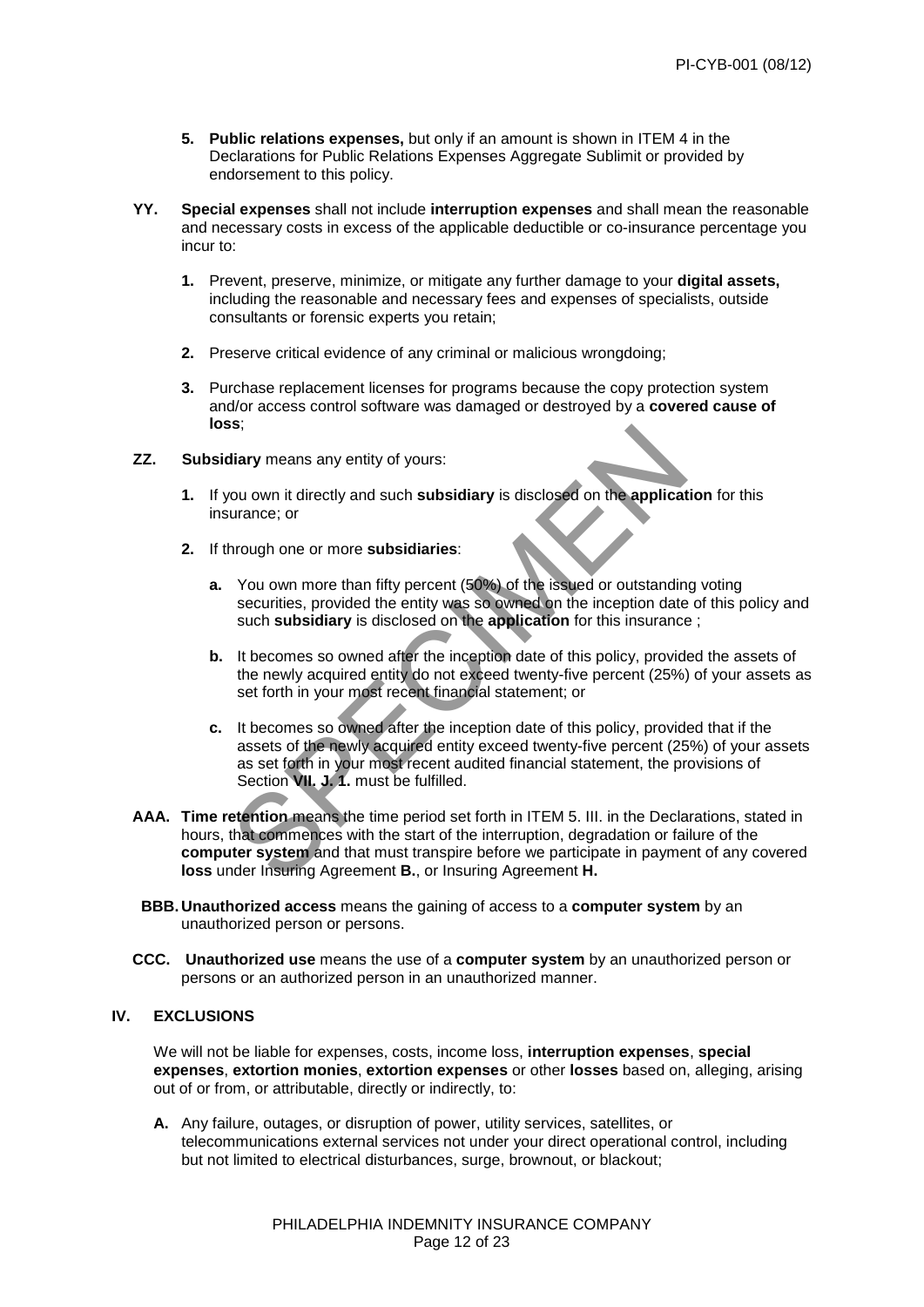- **B.** Any seizure, destruction or damage to, or loss of use of, the **computer system** or **electronic data** arising out of any action of a governmental authority, including any delay caused by the restrictions or requirements imposed by any governmental authority;
- **C.** Fire, smoke, explosion, lightning, wind, flood, earthquake, volcanic eruption, tidal wave, landslide, hail, act of God, or any other physical event or peril, unless explicitly covered under this policy;
- **D.** Failure to ensure that the **computer system** is reasonably protected by security practices and systems maintenance procedures that are equal to or superior to those disclosed in the **proposal**;
- **E.** Any **loss**, circumstance, act, error, or omission committed prior to the inception date, if on or before the inception date of this policy a **knowledgeable person** knew or could reasonably have foreseen such circumstance, act, error, or omission may be the basis of any **loss** under the Insuring Agreements or **covered cause of loss**;
- **F.** Any **loss** or circumstance you previously provided notification of to a prior insurer;
- **G.** Any **act of terrorism**, strike or similar labor action, war, invasion, act of foreign enemy, hostilities or warlike operations (whether declared or not), civil war, mutiny, civil commotion assuming the proportions of or amounting to a popular rising, military rising, insurrection, rebellion, revolution, military or usurped power, or any action taken to hinder, defend, control, prevent or suppress any of the foregoing; provided, however, that this exclusion shall not apply to coverage otherwise provided under Insuring Agreement **H. Cyber Terrorism Coverage**, if purchased.
- so or circumstance you previously provided notification of to a prior insult of terrorism, strike or smillar labor action, war, invasion, act of foreign es or warlike operations (whether declared or not), civil war, muttin **H.** Any discharge, dispersal, release or escape of any solid, liquid, gaseous, biological, radiological or thermal irritant or contaminant, including smoke, vapor, dust, fibers, spores, fungi, germs, soot, fumes, asbestos, acids, alkalis, chemicals and waste (including but not limited to, materials to be recycled, reconditioned or reclaimed and nuclear materials) into or upon land, the atmosphere or any water-course or body of water or any cost or expense arising out of any direction, request or voluntary action to test for, monitor, clean up, remove, contain, treat, detoxify or neutralize any **pollutants**;
- **I.** Ordinary wear and tear or gradual deterioration of the **computer system** or **digital assets**;
- **J.** Any actual or alleged **bodily injury**; provided, however, that this exclusion shall not apply to mental injury, mental anguish or emotional distress with respect to any otherwise covered **claim** under Insuring Agreements **E. Network Security and Privacy Liability Coverage**, **F. Employee Privacy Liability Coverage** or **G. Electronic Media Liability Coverage**;
- **K.** Infringement, misappropriation or violation of any patent, copyright, trademark, service mark, trade dress or trade name; provided, however, that this exclusion shall not apply to any otherwise covered **claim** under Insuring Agreement **G. Electronic Media Liability Coverage** if such Insuring Agreement **G.** is purchased under this policy;
- **L.** Any employment practices or discrimination against or harassment of any person or entity on any basis, including but not limited to: race, creed, color, religion, ethnic background, national origin, age, handicap, disability, gender, marital status, sexual orientation or pregnancy;
- **M.** The rendering of or failure to render **professional services**;
- **N.** Any dishonest, fraudulent, criminal or malicious act, error or omission, or any intentional or knowing violation of the law, or gaining of any profit or advantage to which you are not legally entitled; however, we will defend suits alleging the foregoing until there is a judgment, final adjudication, adverse admission, plea nolo contendere or no contest or finding of fact against you as to such conduct;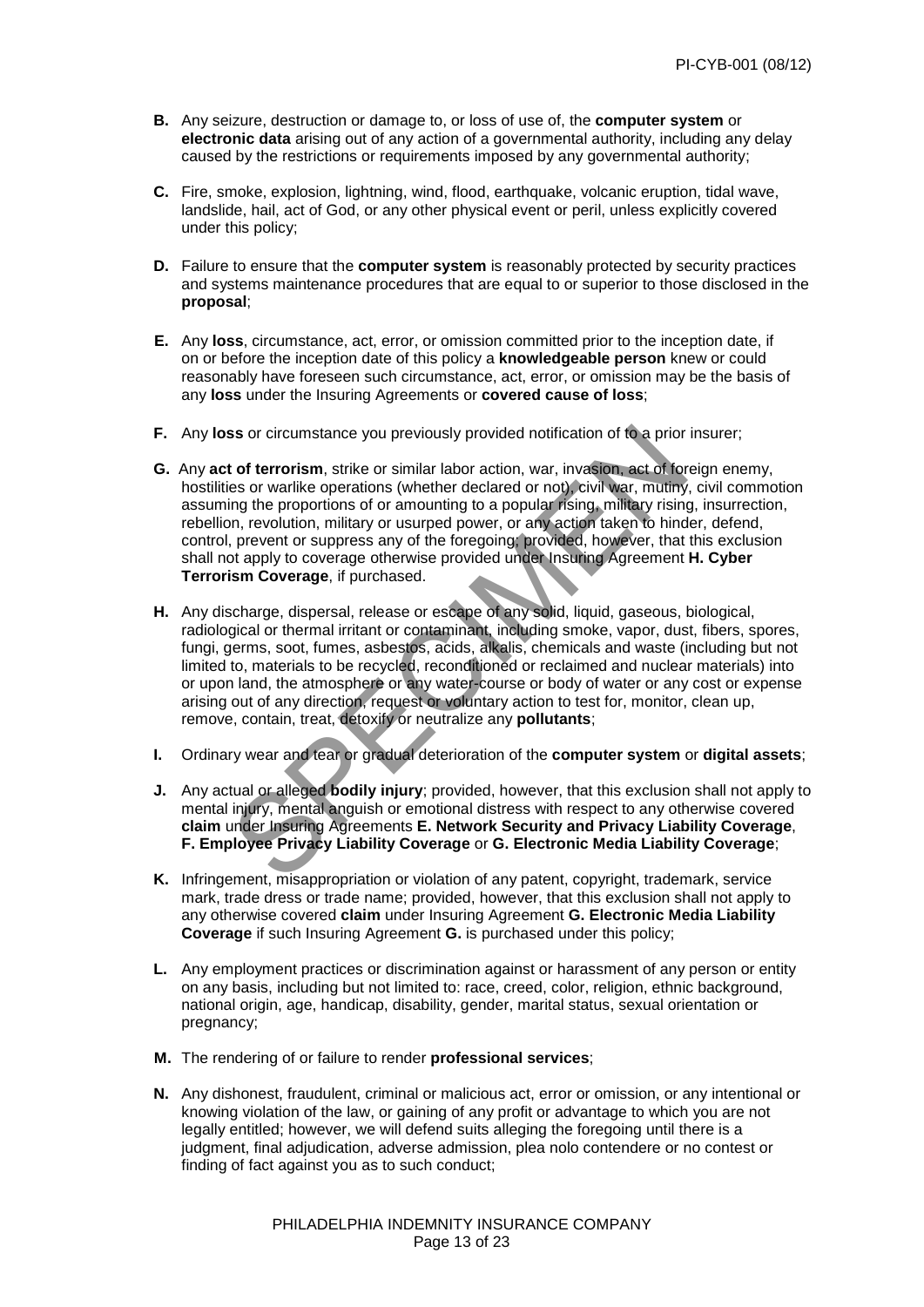- **O.** Any guarantee, representation or promise you make relating to contract price, costs, cost savings, return on investment or profitability, including your failure to meet cost guarantees, representations or contract price;
- **P.** Any contractual liability or obligation or any breach of any contract, including any liability of others assumed by you, unless such liability would have attached to you even in the absence of such contract;
- **Q.** Any failure to effect or maintain any insurance or bond;
- **R.** Any violation of the Securities Exchange Act of 1933 as amended, the Securities Exchange Act of 1934 as amended, any state Blue Sky or Securities Law or rules, regulations or amendments issued in relation to such acts, or any similar state, federal or foreign statutes or regulations;
- **S.** Any **claim** brought by, on behalf of, or at the behest of, or for the benefit of any **insured**;
- **T.** Any pending or prior litigation as of the **continuity date** of this policy as well as all future **claims** or litigation based on the prior litigation derived from the same or essentially the same facts (actual or alleged) that gave rise to the prior or pending litigation;
- manny or pionimigation as of the contrintry date of this policy as well as of thigation based on the prior litigation derived from the same or essentats (actual or alleged) that gave rise to the prior or pending litigation **U.** Any act committed prior to the **policy period** and subsequent to the **retroactive date** for which you gave notice under any prior insurance policy or which you had any basis to believe might reasonably be expected to give rise to a **claim** under this policy;
- **V.** Any unsolicited electronic dissemination of faxes, emails, or other communications to multiple actual or prospective customers by you or any other third party, including actual or alleged violations of:
	- **1.** The Telephone Consumer Protection Act (TCPA) as amended;
	- **2.** The CAN-SPAM Act of 2003 as amended; or
	- **3.** Any other federal, state or foreign anti-spam or telemarketing statute;
- **W.** Any express warranties or guarantees or any liability you assume under contract unless you would have been legally liable in the absence of such contract;
- **X.** Any dispute involving your fees or charges, or for any alleged inaccurate, inadequate or incomplete description of the price of your goods, products or services; or
- **YY.** Any actual or alleged gambling, contest, lottery, promotional game or other game of chance.

### **V. YOU AND YOUR ORGANIZATION**

As used throughout this policy, whether expressed in singular or plural:

You shall mean the **named insured** and any **subsidiary** of yours (together the **insured organization**).

# **VI. TERRITORY**

Coverage provided under this policy shall extend to **loss** occurring anywhere in the world, or any **claim** made against you anywhere in the world.

# **VII. POLICY TERMS AND CONDITIONS**

# **A. Limits of Coverage**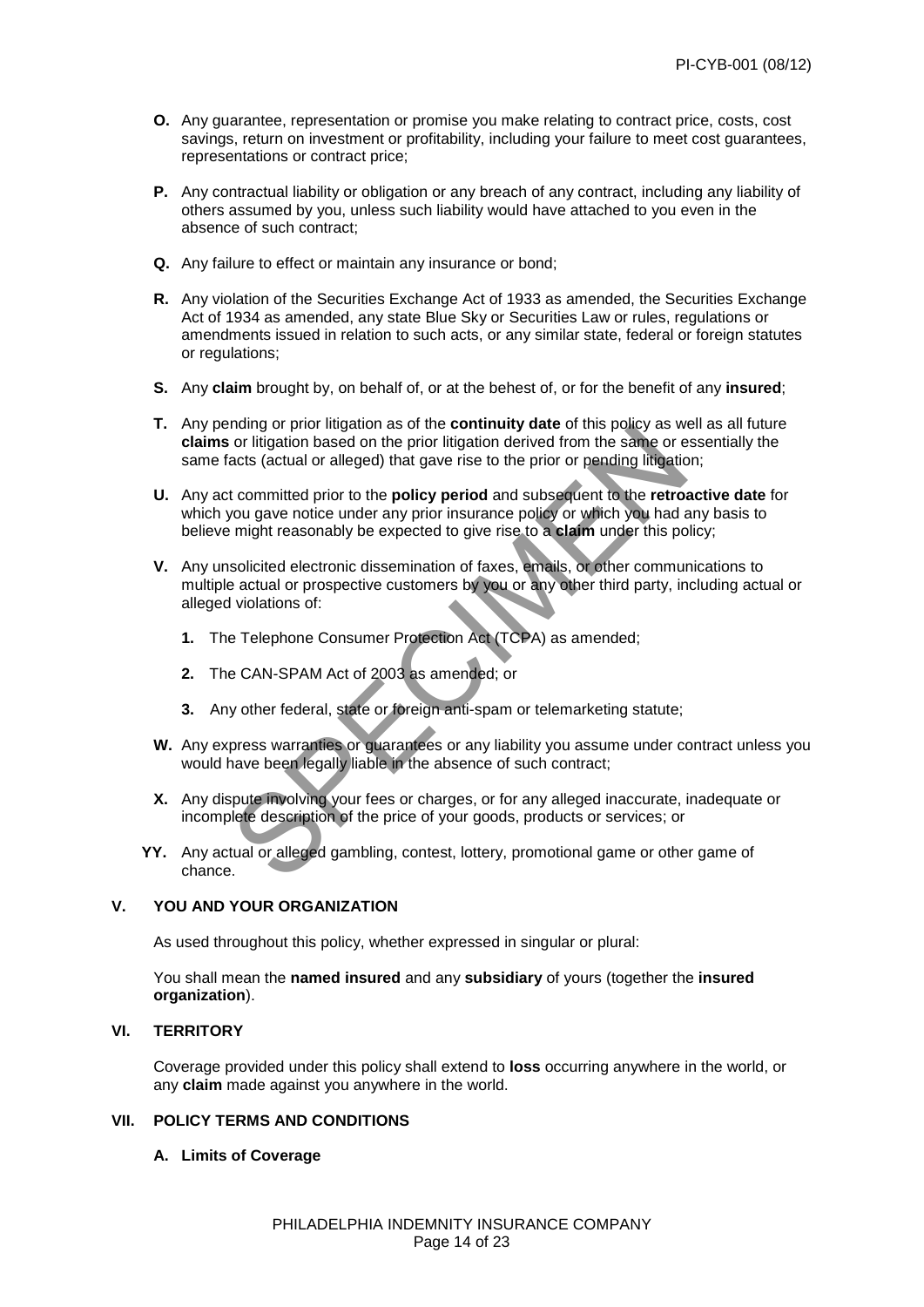**1.** We shall not be liable for more than the **policy aggregate limit** shown in ITEM 4 in the Declarations during a **policy period**. The **policy aggregate limit** shown in ITEM 4 of the Declarations is the most we will pay for **loss** under this policy for all coverages combined, regardless of the number of **covered causes of loss**, persons or entities covered by this policy, claimants, **losses** reported, or Insuring Agreements triggered.

 Any payments for **claim expenses**, **special expenses**, **customer notification expenses**, **public relations expenses**, loss of **digital assets**, non-physical business interruption or cyber extortion are part of, subject to, included within, and not in addition to, the **policy aggregate limit**.

- **2.** Any sub-limits and Insuring Agreement Aggregate Limits shown in the Declarations or by endorsement are part of, subject to, included within, and do not increase, the **policy aggregate limit**. The Insuring Agreement Aggregate Limits shown in ITEM 4 in the Declarations for each individual Insuring Agreement is the most we will pay for **loss** for each Insuring Agreement under this policy. We shall only be liable for **loss** under a particular Insuring Agreement if an amount is shown in ITEM 4 in the Declarations for that specific Insuring Agreement.
- **3.** The Special Expenses Aggregate Limit shown in ITEM 4 in the Declarations is the most we will pay for **special expenses** under this policy.
- **4.** The Customer Notification Expenses Aggregate Sublimit set forth in ITEM 4 in the Declarations is the most we will pay for **customer notification expenses** under this policy.
- **5.** The Public Relations Expenses Aggregate Sublimit set forth in ITEM 4 in the Declarations is the most we will pay for **public relations expenses** under this policy.
- It specific Expenses Aggregate Limit shown in ITEM 4 in the Declaration<br>
will pay for special expenses under this policy.<br>
Customer Notification Expenses Aggregate Sublimit set forth in ITEM<br>
clarations is the most we will  **6.** All **loss** resulting from, based upon or arising out of the same act or a series of similar or related acts shall be considered a single **claim** and shall be considered first made during the **policy period** or the extended reporting period (if applicable), of the policy in which the earliest **claim** arising out of such act(s) was first made and all **loss** and **claim expenses** shall be subject to the each claim limit of liability.

### **B. Deductible**

- **1.** We shall be liable only for **loss** or **claim** in excess of the applicable deductible shown in ITEM 5 in the Declarations. The deductible shall apply to each and every **loss** or **claim**, irrespective of the number of such **losses** or **claims** reported during the **policy period**.
- **2.** With respect to Insuring Agreement **B.**, the deductible is the **time retention** shown in ITEM 5 in the Declarations. The **time retention** applies to each **period of restoration**. Once the **time retention** is met, you will be responsible to pay the **coinsurance percentage** shown in ITEM 5 in the Declarations for all **covered causes of loss** except for **special expenses**, **customer notification expenses** and **public relations expenses**.
- **3.** You shall, in the time and in the manner prescribed in this policy, give us notice of any **loss** or **claim** that might be covered by this policy, regardless of whether or not we are liable for such **loss** or **claim**. You shall file with us, upon our request, a brief statement giving the particulars of such **loss** or **claim**.

### **C. Loss Determination**

**1.** With respect to Insuring Agreement **A. Loss of Digital Assets**, **loss** shall be determined as follows: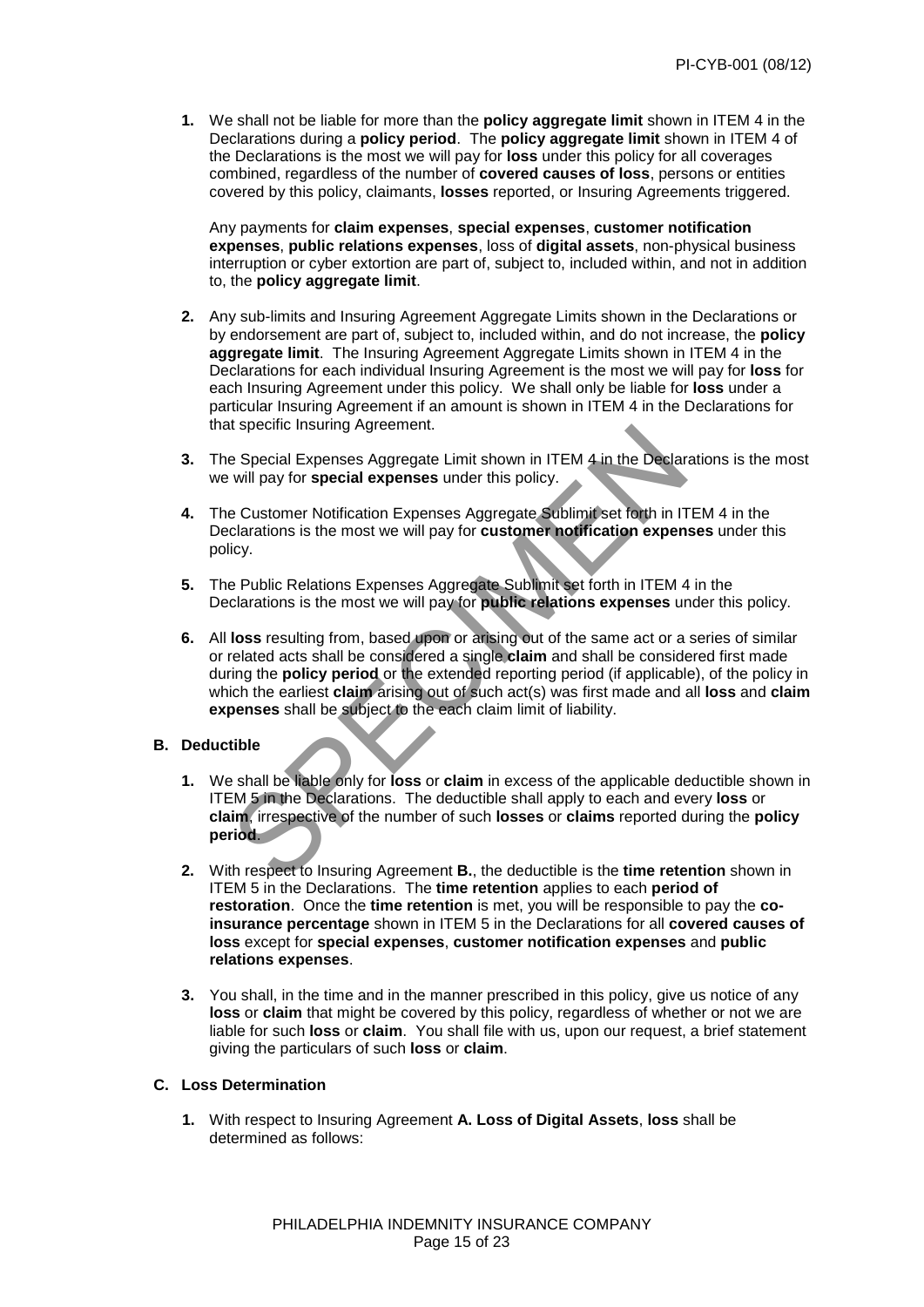- **a.** Reasonable and necessary expenses and costs you incur to replace, recreate or restore **digital assets** to the same state and with the same contents as before they were damaged, destroyed, altered, misused, or stolen, including expenses for materials and machine time, as well as costs associated with restoration, recreation and replacement;
- **b.** If the impacted **digital asset** was purchased from a third party, we will pay only the lesser of the original purchase price or the reasonable and necessary costs incurred as defined in Paragraph **a.** above; or
- **c.** If it is determined that the **digital assets** cannot be replaced, restored or recreated, we will only reimburse your actual and necessary expenses incurred up to the point where you make such determination.
- **2.** With respect to Insuring Agreement **B. Non-Physical Business Interruption and Extra Expense**, income loss will be determined by the following method to determine the amount of reduction of your income during the **period of restoration**:
	- Your reasonably projected net income (net profit or loss before income<br>has been lost directly as a result of total or partial interruption, degrada<br>service, or failure of the **computer system** caused directly by a cover-<br>l **a.** Your reasonably projected net income (net profit or loss before income taxes) that has been lost directly as a result of total or partial interruption, degradation in service, or failure of the **computer system** caused directly by a **covered cause of loss**. The revenue projection will take into account the prior experience of your business during the previous twelve (12) months immediately before the date of the **covered cause of loss** and the probable experience had no **covered cause of loss** occurred. Revenues include the amount of money paid or payable to you for goods, products, or services sold, delivered, or rendered in the normal course of your business. Revenue projection will be reduced by the extent to which you use substitute methods, facilities, or personnel to maintain your revenue stream. We will take into consideration your documentation of the trends in the business and variations in or other circumstances affecting the business before or after the covered **loss** which would have affected your business had the covered **loss** not occurred; and
	- **b.** Any fixed operating expenses (including ordinary payroll) incurred, but only to the extent that such operating expenses must continue during the **period of restoration**.

# **D. In Case of Loss**

- **1.** If a **knowledgeable person** has knowledge from which it may be reasonably concluded that a **loss** covered under this policy is occurring, has occurred, or has been discovered, written notice shall be provided to us as soon as practicable.
- **2.** You must provide evidence of the **loss** for which you are seeking coverage under this policy. You must provide detailed proof of all circumstances leading to the **loss** event, including the **loss** amount justification, as soon as practicable, but under no circumstances later than sixty (60) days after the **loss** event. You will provide us with details of the **loss**, threat or failure, including a description of the incident and as applicable, a description of the equipment involved, system logs, security logs, statements from outside experts or consultants, and a description of the **digital assets** involved.
- **3.** You must take all reasonable steps to protect the **computer system** from further **loss** or damage, including taking all necessary and reasonable measures to ensure that all traces of **malicious code** (if it is the cause of the **loss**) have been removed prior to again using the **computer system**. If there is a further **loss** resulting from the original **malicious code**, this will initiate a new deductible, **coinsurance percentage**, or applicable **time retention,** which will be at one hundred and fifty percent (150%) of the original deductible, **coinsurance percentage**, or applicable **time retention.**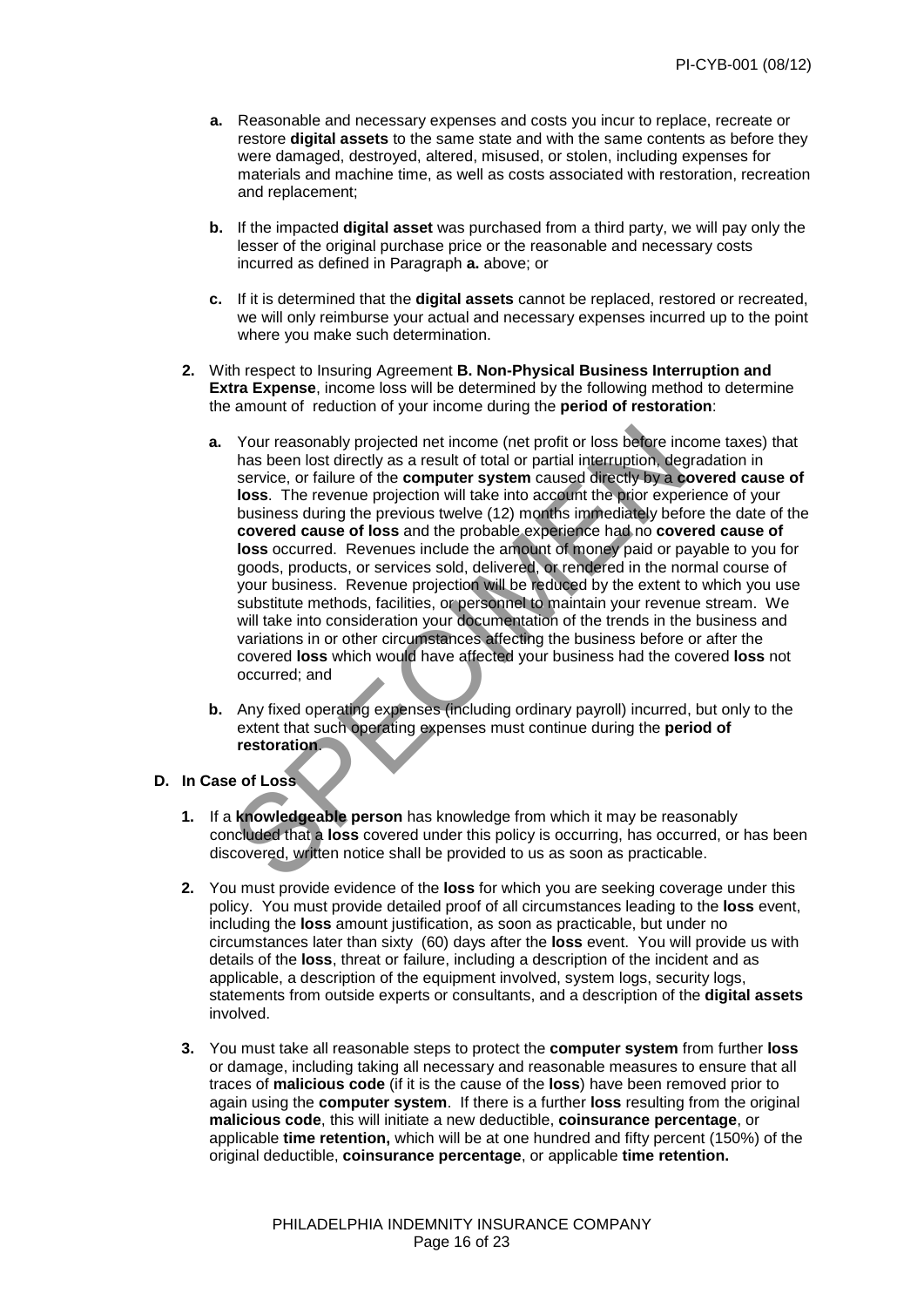- **4.** It is your sole responsibility to report the **loss** to any applicable governmental authorities, if appropriate.
- **5.** You must complete and submit to us a signed Final Statement of Loss, in written or electronic form, within one hundred and twenty (120) days after the discovery of the **loss** (unless we agree otherwise) that includes a full description of the **loss** event, circumstances surrounding the event, and calculation of **loss** amounts as applicable. This statement must be duly sworn to by your Chief Financial Officer or by another **employee** of equal authority. The onus of proof is upon you in preparing your proof of **loss** to establish that any **loss** for which **claim** is made under any Insuring Agreement resulted directly from a **covered cause of loss** and not from any other contributing cause (e.g. economic conditions).
- **6.** You must provide us all information and assistance that we request, within reason, and cooperate with us and our designated representatives in the investigation or settlement of any **loss**. Once we pay you the adjusted covered **loss**, receipt of reimbursement will constitute a full release of liability under this policy.

#### **E. Subrogation, Salvage and Recoveries**

It is agreed that upon payment of any **loss** or **claim** under this policy, we shall become subrogated to all your rights, title, interest and causes of action with respect to such **loss** or **claim**. You must do nothing after **loss** or **claim** to impair those rights.

 In the case of recovery after payment for any **loss** or **claim** under this policy, the amount recovered, after deducting the actual cost of obtaining or making such recovery but excluding your own labor or establishment costs, shall be applied in the following order:

- **1.** To reimburse you in full for the part, if any, of such **loss** or **claim** that exceeds the amount of **loss** or **claim** paid under this policy (excluding the amount of any applicable deductible);
- **2.** The balance if any, or the entire net recovery if no part of such **loss** or **claim** exceeds the amount of **loss** or **claim** paid under this policy to reimburse us;
- gation, Salvage and Recoveries<br>reed that upon payment of any loss or claim under this policy, we shall<br>ated to all your rights, title, interest and causes of action with respect to<br>You must do nothing after loss or claim t **3.** To that part of such **loss** or **claim** you sustained by reason of the Deductible shown in the Declarations and/or to that part of such **loss** or **claim** is covered by any policy(ies) of insurance to which this policy is excess.

# **F. Other Insurance**

 Except for **special expenses**, **customer notification expenses** and **public relations expenses,** coverage provided under this policy shall be excess of any valid and collectible insurance available to you. **Special expenses**, **customer notification expenses** and **public relations expenses** shall be considered primary insurance under this policy.

# **G. Action Against Us**

- **1.** No action shall lie against us unless, as a condition precedent thereto, there shall have been compliance with all terms of this policy, and until the amount of your obligation to pay shall have been finally determined either by judgment entered in a court of law against you or by your written agreement with the claimant or claimant's legal representative and us.
- **2.** Any person or the legal representatives thereof who has secured such a judgment or written agreement shall thereafter be entitled to recover under this policy to the extent of the insurance afforded by this policy. No person or entity shall have any right under this policy to join us as a party to any action against you to determine your liability, nor shall we be impeded by you or their legal representatives. Subject to Condition **VII. J.**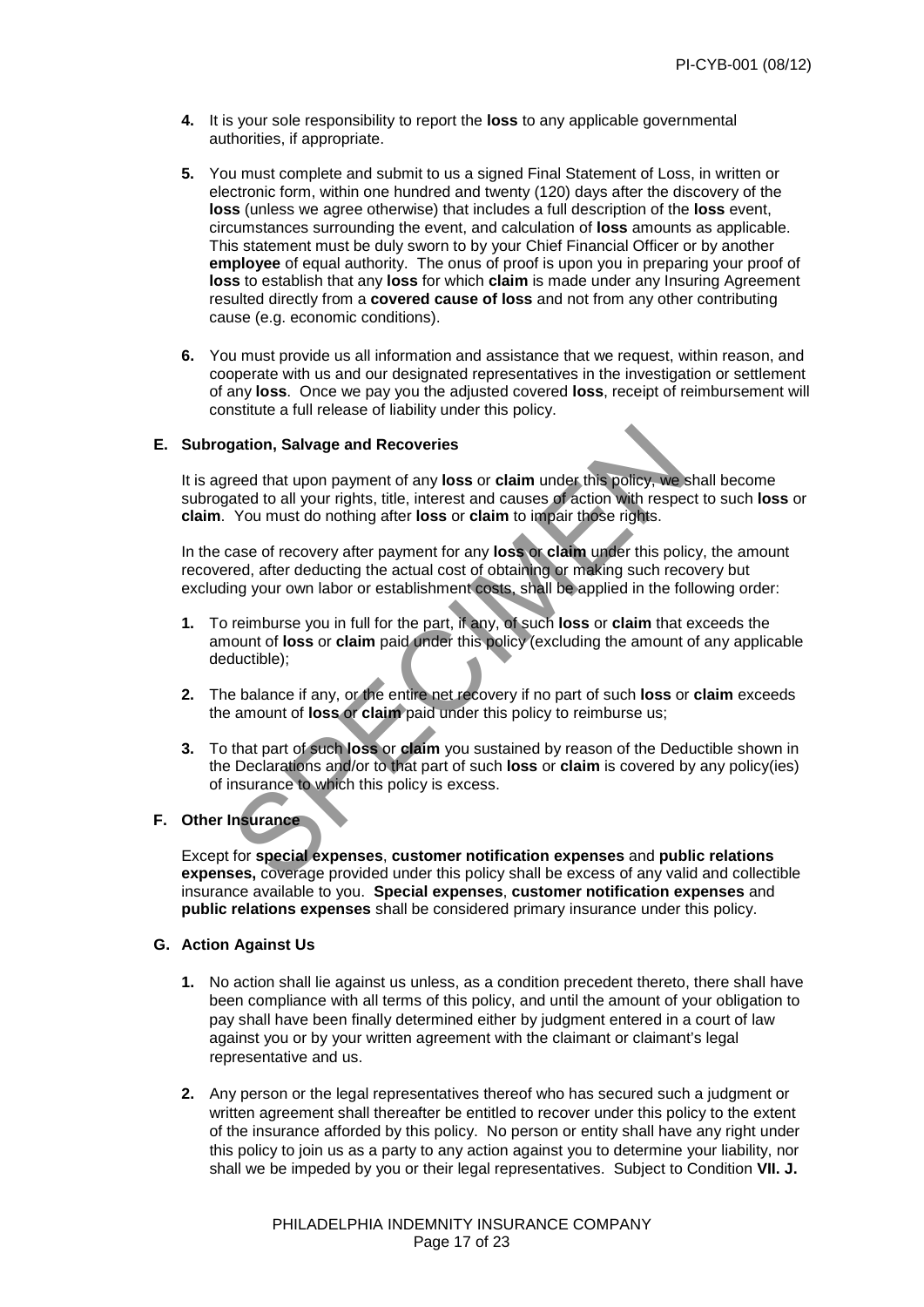**2.**, your bankruptcy or insolvency of your estate or that of your successors in interest, as outlined in Condition **VII. J. 2.** shall not relieve us of our obligations under this policy.

#### **H. Entire Agreement**

By accepting this policy, you agree that this policy contains all agreements between you and us concerning this insurance. Notice to any agent or knowledge possessed by any agent or by any other person shall not be considered a waiver or a change in any part of this policy or stop us from asserting any right under the terms of this policy; nor shall the terms of this policy be waived or changed, except by endorsement signed by us and issued to become a part of this policy.

# **I. Two or More Coverage Parts Or Policies Issued By Us**

It is our stated intention that the various coverage parts or policies issued to you by us, or by any company affiliated with us, do not provide any duplication or overlap of coverage for the same **claim** or **loss**. If this policy and any other coverage part or policy issued to you by us, or by any company affiliated with us, apply to the same **loss** or **claim**, the maximum Limit of Insurance under all such coverage parts or policies combined shall not exceed the highest applicable limit of insurance under any one coverage part or policy.

This condition does not apply to any Excess or Umbrella Policy issued by us specifically to apply as excess insurance over this policy.

# **J. Mergers and Acquisitions**

 **1.** Newly Acquired Subsidiaries

The same to see the same to see the same to the same to the same to the moment of any company annuated with a supplicable limit of insurance under any one coverage parts or policies combined shall not applicable limit of i During the **policy period**, if you or any of your **subsidiaries** acquire another entity whose assets are more than twenty five percent (25%) of your total assets as set forth in your most recent CPA prepared financial statement, then you shall have no coverage under this policy for any **loss** related to the acquired entity unless you give us written notice at least thirty (30) days after the acquisition, obtain our written consent to extend coverage to such additional entities, and agree to pay any additional premium we require.Coverage for any acquired entities shall not be available unless specifically set forth in an endorsement to this policy.

**2.** Changes in Ownership or Control

In the event of:

- **a.** Your liquidation (whether voluntary or compulsory);
- **b.** The appointment of an Administrative Receiver, Receiver or Manager whether pursuant to any Fixed or Floating Charge or to any order of any competent court over the whole or any part of your assets or business;
- **c.** Any scheme of arrangement or composition with creditors;
- **d.** The appointment of a trustee or examiner under the Federal law, Title 11 of the United States Bankruptcy Code; or
- **e.** Control of you being taken over by any government or governmental authority or agency;

this policy shall immediately cease to afford coverage of any kind for **loss** discovered or of which we are notified subsequent to the events outlined in Subparagraphs **a.** through **e.** above. In the event that any **subsidiary** of yours named in the **application** and in the Declarations shall undergo any change of control, as described above under Subparagraphs **a.** through **e.**, this policy shall immediately cease to afford any coverage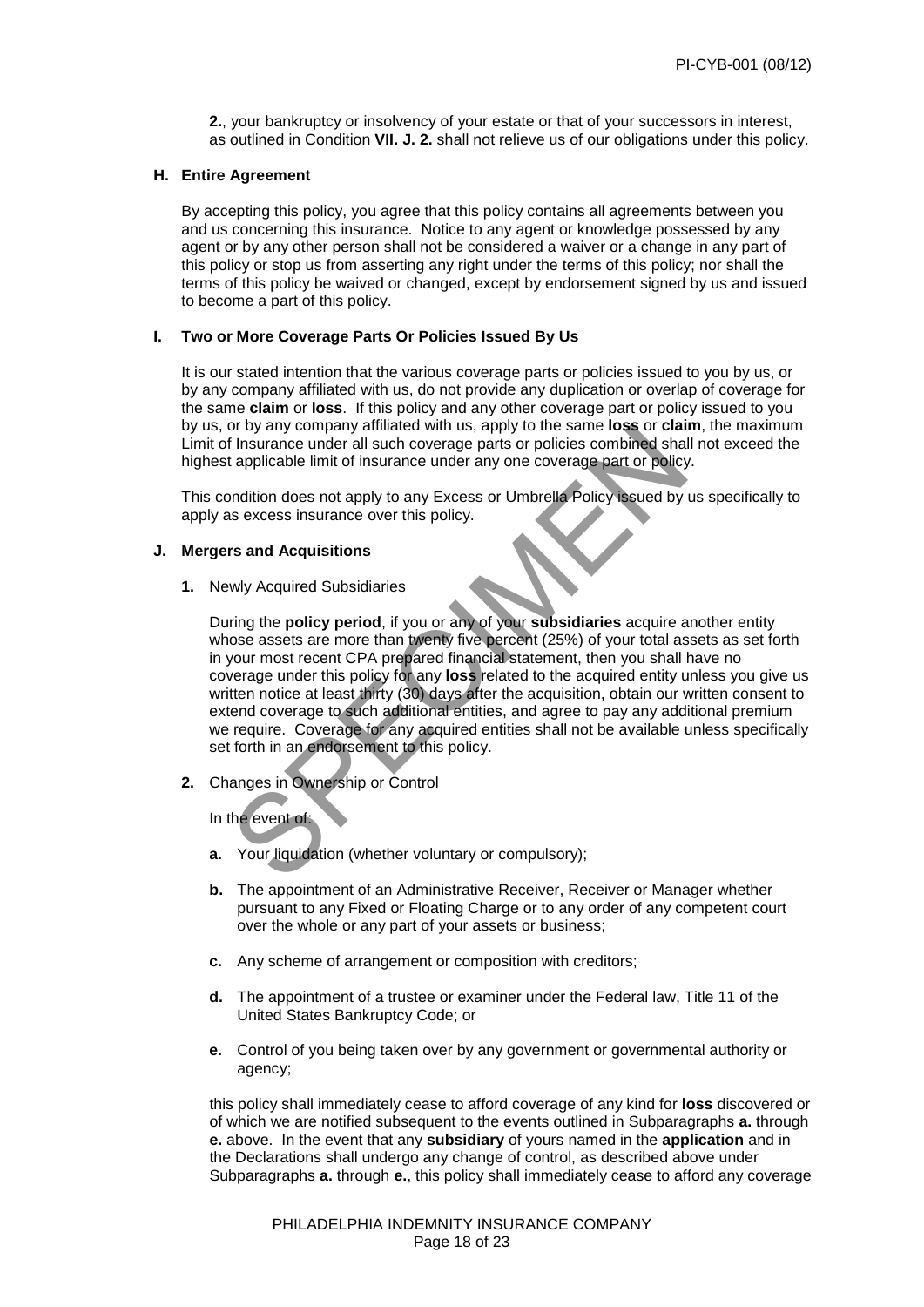of any kind for **loss** with respect to such **subsidiary** that was discovered, or of which we are notified subsequent to the events outlined in sub-paragraphs **a.** through **e.** above.

You shall immediately advise us of any consolidation or merger you effect with another business entity and of any purchase, assignment, transfer, pledge or sale of assets or shares occasioning a change in ownership or control. As used in this Condition **J.**, control means the power to determine the management or policy of a controlling holding company of yours by means of voting share ownership. A change in ownership of voting shares which results in direct or indirect ownership by a shareholder or an affiliated group of shareholders of ten percent (10%) or more of such shares shall be presumed to result in a change of control for the purposes of the required notice.

As a condition to continuation of this policy, you shall:

- **(1)** Give written notice to us within thirty (30) days of the event;
- **(2)** Promptly provide us with all such further information as we may require;
- **(3)** Obtain our written consent to continue some or all of the coverage provided by this policy;
- **(4)** Give written notice within thirty (30) days to us of your agreement to the terms and conditions which we require due to such change; and
- **(5)** Pay us any additional premium.

 Failure to give notice to us in accordance with Paragraph **(1)** above or your failure to notify us of your agreement in accordance with Paragraph **(4)** above shall be considered as your election to not continue coverage.

 Notification to us, as required by this condition, shall not be considered made unless you provide such notice in writing and we make written acknowledgement.

 All notices and premium payments made under this paragraph shall be provided to us through the entity named in the Declarations.

### **K. Joint Insureds**

Prompty provide us with an such further information as we may require<br>Obtain our written consent to continue some or all of the coverage pro<br>policy;<br>Give written notice within thirty (30) days to us of your agreement to th If two or more **insureds** are covered under this policy, the first **named insured** shall act for all **insureds**. Our payment to the first **named insured** of any **loss** you sustain shall fully release us for such **loss**. If the first **named insured** ceases to be covered under this policy, the **insured** next named shall thereafter be considered as the first **named insured**.

### **L. Multiple Insureds**

 Our liability under any and all contracts of insurance evidenced or deemed to be evidenced by this contract shall be the liability so specified in this contract as applicable to any one such contract and shall not change or be deemed changed due to the number or types of **insureds** or **losses** under this contract.

# **M. Assignment**

Your interest under this policy is not assignable, unless we provide written approval. If you shall die or be adjudged incompetent, such insurance shall cover your legal representative as the **insured** if permitted by this policy.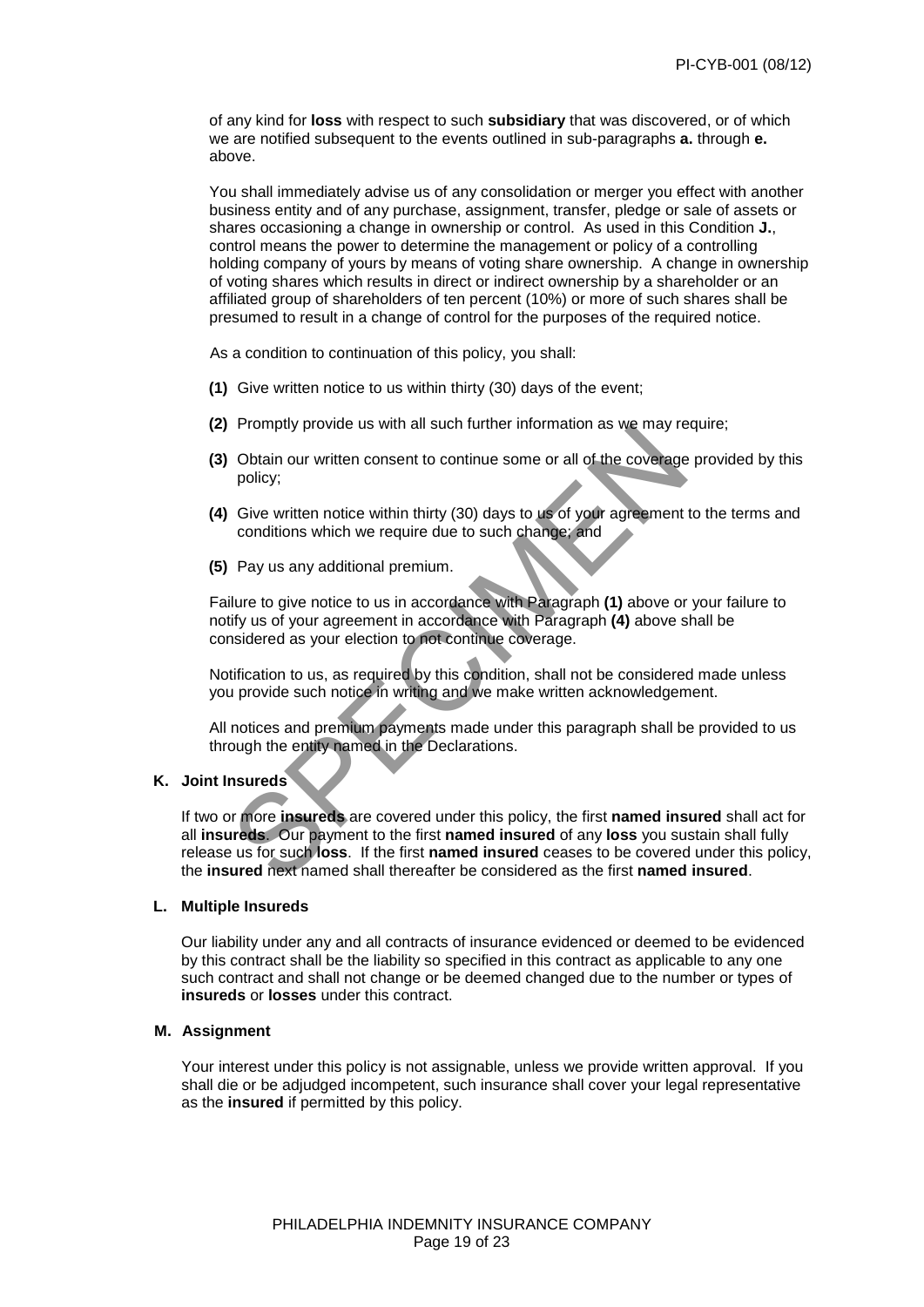#### **N. Headings**

The descriptions in the headings of this policy and any endorsements attached hereto are solely for convenience, and form no part of the terms and conditions of coverage.

#### **O. Arbitration**

If we and you do not agree whether coverage is provided under this policy for a **claim** made against you or a **loss** incurred by you , then either party may make a written demand for arbitration.

When this demand is made, each party will select an arbitrator. The two arbitrators will select a third. If they cannot agree within thirty (30) days, either may request that selection be made by a judge of a court having jurisdiction. Each party will:

- **1.** Pay the expenses it incurs; and
- **2.** Bear the expenses of the third arbitrator equally.

Unless both parties agree otherwise, arbitration will take place in the county in which the address shown in the Declarations is located. Local rules of law as to procedure and evidence will apply.

A decision agreed to by two of the arbitrators will be binding.

# **P. Extended Reporting Periods – Applicable to Insuring Agreements E., F. and G.**

- ar the expenses of the third arbitrator equally.<br>
both parties agree otherwise, arbitration will take place in the county in<br>
is shown in the Declarations is located. Local rules of law as to procedu<br>
ce will apply.<br>
sion **1.** If we or you cancel or refuse to renew this policy for reasons other than non-payment of premium, we will provide to you a sixty (60) day Automatic Extension of the coverage granted by this policy, at no additional charge, for any **claim** first made against you and reported to us during the sixty (60) day extension period but only as respects acts, errors or omissions committed after the **retroactive date** (if any) stated in the Declarations and prior to the date of cancellation or non-renewal. In the event you purchase replacement coverage for this policy or a Supplemental Extended Reporting Period under **2.** below, said sixty (60) day Automatic Extension period will terminate upon the effective date of said replacement coverage or extended reporting period.
- **2.** If we or you cancel or refuse to renew this policy for reasons other than non-payment of premium, you shall have the right to purchase, for the appropriate additional payment as listed in ITEM 9 in the Declarations, a Supplemental Extended Reporting Period of a duration and for a premium as described in the Declarations. This extension will provide coverage granted by this policy for any **claim** first made against you and reported to us during the Supplemental Extended Reporting Period. This Supplemental Extended Reporting Period only applies to acts, errors or omissions committed after the **retroactive date** (if any) stated in the Declarations and prior to the date of cancellation or non-renewal. You must apply for this extension in writing accompanied by payment of the appropriate premium prior to the expiration of the sixty (60) day Automatic Extension period under **1.** above, such premium for the Supplemental Extended Reporting Period shall be fully earned at inception.

#### **3. Terms and Conditions of Basic and Supplemental Extended Reporting Period**

- **a.** At policy renewal, our offer of a different premium, deductible, limit of insurance, or change in policy language shall not constitute non-renewal for the purposes of granting the optional extended reporting period.
- **b.** The right to the extended reporting period shall not be available to you when cancellation or non-renewal is due to non-payment of premium.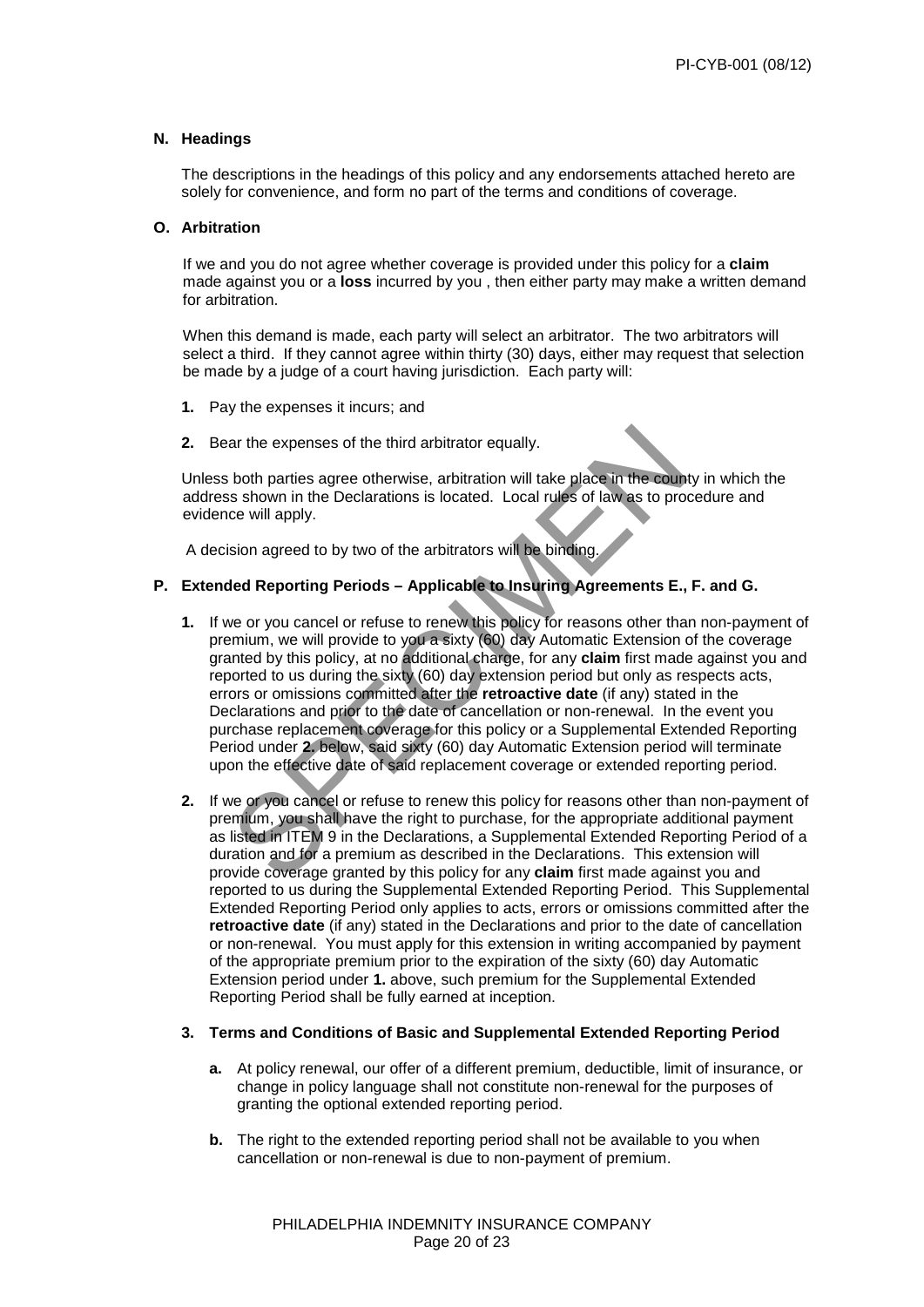**c.** The limit of insurance for the extended reporting period shall be part of, and not in addition to, our limit of insurance for the **policy period**.

#### **Q. Notice and Claim Reporting Provisions**

Notice hereunder shall be given by you or on your behalf in writing to us at:

 **Claims Department Philadelphia Indemnity Insurance Company P.O. Box 950 Bala Cynwyd, PA 19004**

Or:

#### **[Claimsreport@phlyins.com](mailto:Claimsreport@phlyins.com)**

 You shall, as a condition precedent to our obligations under this policy, give written notice to us as soon as practicable during the **policy period**, or during the Supplemental Extended Reporting Period, if purchased of any **claim** made against you or any loss incurred by you.

# **R. Changes**

 Notwithstanding anything to the contrary, no provision of this policy may be amended, waived or otherwise changed except by endorsement issued by us to form part of this policy.

# **S. Cancellation or Non-Renewal**

- Solving Period, if purchased of any claim ande against you or an solven bed Reporting Period, if purchased of any claim made against you or an divided by you.<br>
Ses instanding anything to the contrary, no provision of this  **1.** This policy may be canceled by you by surrender thereof and selection of a future date to us at the address stated in the Declarations or by mailing to us written notice stating when thereafter such cancellation shall be effective. If this policy is canceled by you, we shall retain the customary short-rate portion of the premium.
- **2.** The policy may be canceled by us by mailing you written notice stating when, not less than forty-five (45) days thereafter or ten (10) days in the case of cancellation for nonpayment of premium or deductible, such cancellation shall become effective. If the policy is canceled by us, earned premium shall be computed pro-rata.
- **3.** In the event we refuse to renew this policy, we shall mail to you, not less than forty-five (45) days prior to the expiration of this policy, written notice of non-renewal. Such notice shall be inclusive on all of you.
- **4.** The mailing of Notice of Cancellation or Non-Renewal aforementioned shall be sufficient notice of the intent to cancel or non-renewal. The effective date of cancellation or non-renewal specified in the notice shall terminate this **policy period**.

### **T. Conformity to Statutes**

 Terms of this policy which are in conflict with the statutes of the state wherein this policy is issued are hereby amended to conform with such statutes.

#### **U. Authorization Clause**

 By acceptance of this policy, you agree that the statements in the **application** are your agreements and representations and that this policy is issued in reliance upon the truth of such representations. This policy embodies all existing agreements between you and us relating to this insurance.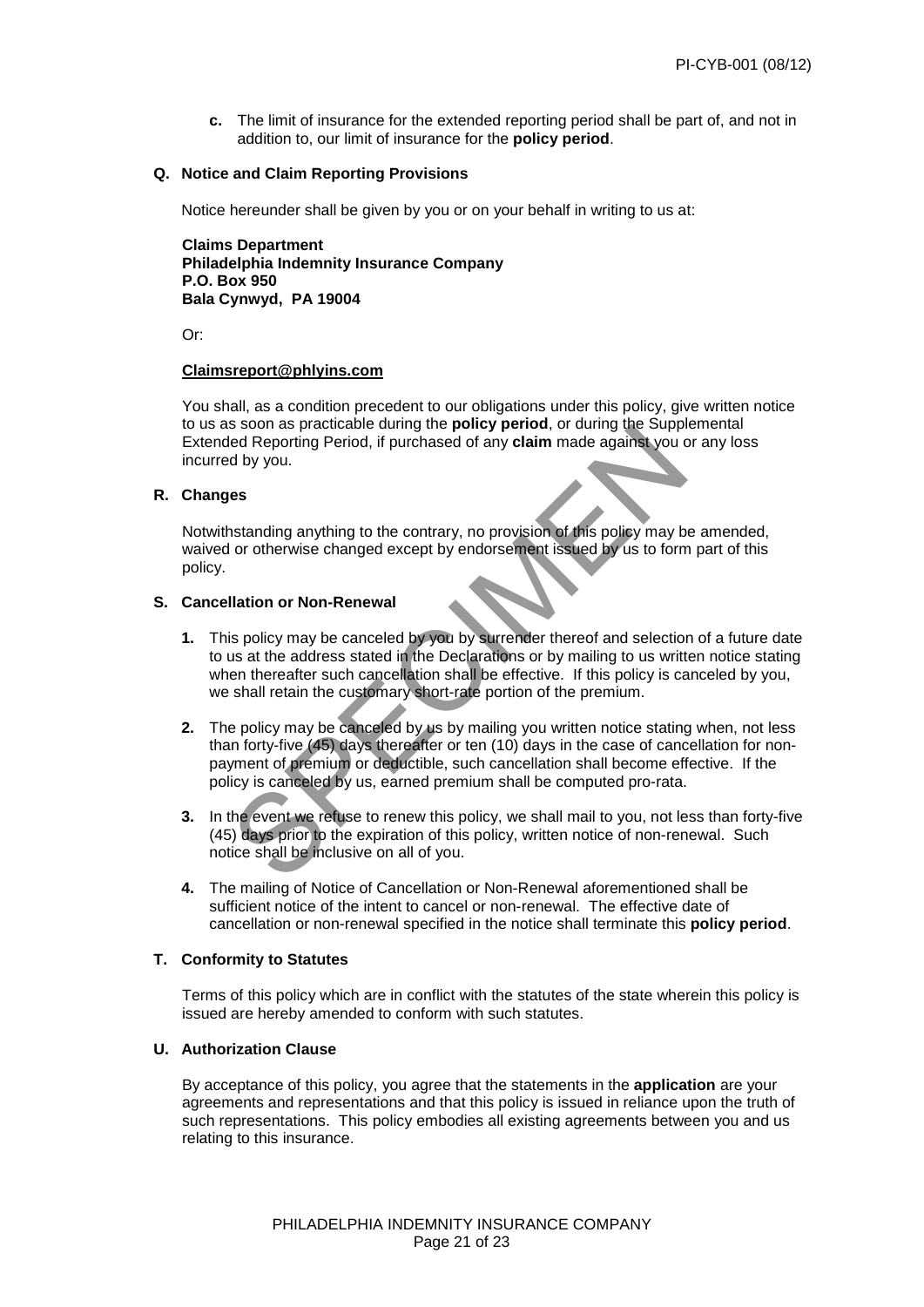### **V. Liability Coverage Disputed and Reservation of Rights**

 If a controversy or dispute arises with regard to whether coverage exists with respect to a **claim** submitted by you under the coverage sections of this policy, we may elect to provide a defense under a Reservation of Rights whereby we reserve our rights to deny and reject any **claim** for **damages**. In the event it is finally established by judgment or agreement that we have no liability with respect to such a **claim**, you shall reimburse us upon demand all sums and monies paid by us to defend and/or settle such **claim**.

#### **W. False or Fraudulent Claims**

 If you shall commit fraud in presenting any **claim** as regards amounts or otherwise, this insurance shall become void as to such **insured** from the date such fraudulent **claim** is presented.

### **X. Consent to Settle**

all not settle any **claim** without your consent; such consent not to be unided your refuse to consent to any settlement recommended by usable to the claimat, and elect to further contest the **claim**, our trability to the c We shall not settle any **claim** without your consent; such consent not to be unreasonably withheld. Should you refuse to consent to any settlement recommended by us, and acceptable to the claimant, and elect to further contest the **claim**, our liability for such **claim** shall not exceed the amount for which the **claim** could have been settled, including **claim expenses** incurred, up to the date of such refusal, plus fifty percent (50%) of covered **damages** and **claim expenses** in excess of such settlement amount, it being a condition of this insurance that the remaining fifty percent (50%) of such **damages** and **claim expenses** excess of the first settlement amount shall be borne by you at your own risk and be uninsured. Notwithstanding the foregoing, this paragraph shall not apply until the settlement amount exceeds the applicable deductible amount stated in ITEM 5 of the Declarations.

 You shall not admit liability for, or make any voluntary settlement, or incur any costs or expenses in connection with any **claim** except with our written consent, unless such expenses are directly related to reducing a **claim** exposure that we have already agreed would be otherwise covered under this policy.

We shall not be obligated to pay any **claim** or judgment or **claim expenses** or to defend any suit after the applicable limits of insurance have been exhausted.

# **Y. Representations and Severability**

 You represent that the particulars and statements contained in the **Application** are true, accurate, and complete, and agree that this policy is issued in reliance upon that representation, and that such particulars and statements, are the basis of the policy.

 In the event of any material misstatement, misrepresentation or omission in connection with any of the particulars or statements in the **Application**, the knowledge of any one natural person Insured will not be imputed to any other natural person Insured, provided, however, that this policy will be void:

- **1.** With respect to any natural person Insured who knew of such misstatement, misrepresentation or omission; and
- **2.** With respect to the Named Insured (you), if, any **knowledgeable person** knew of such misstatement, misrepresentation or omission.

#### **Z. Coordination Among Insuring Agreements**

 Coverage exists only for those Insuring Agreements designated as included in Item 4. COVERAGE LIMITS in the Declarations and attached to this policy. Each contains terms which limit coverage to the scope of the coverage granted for that Insuring Agreement.